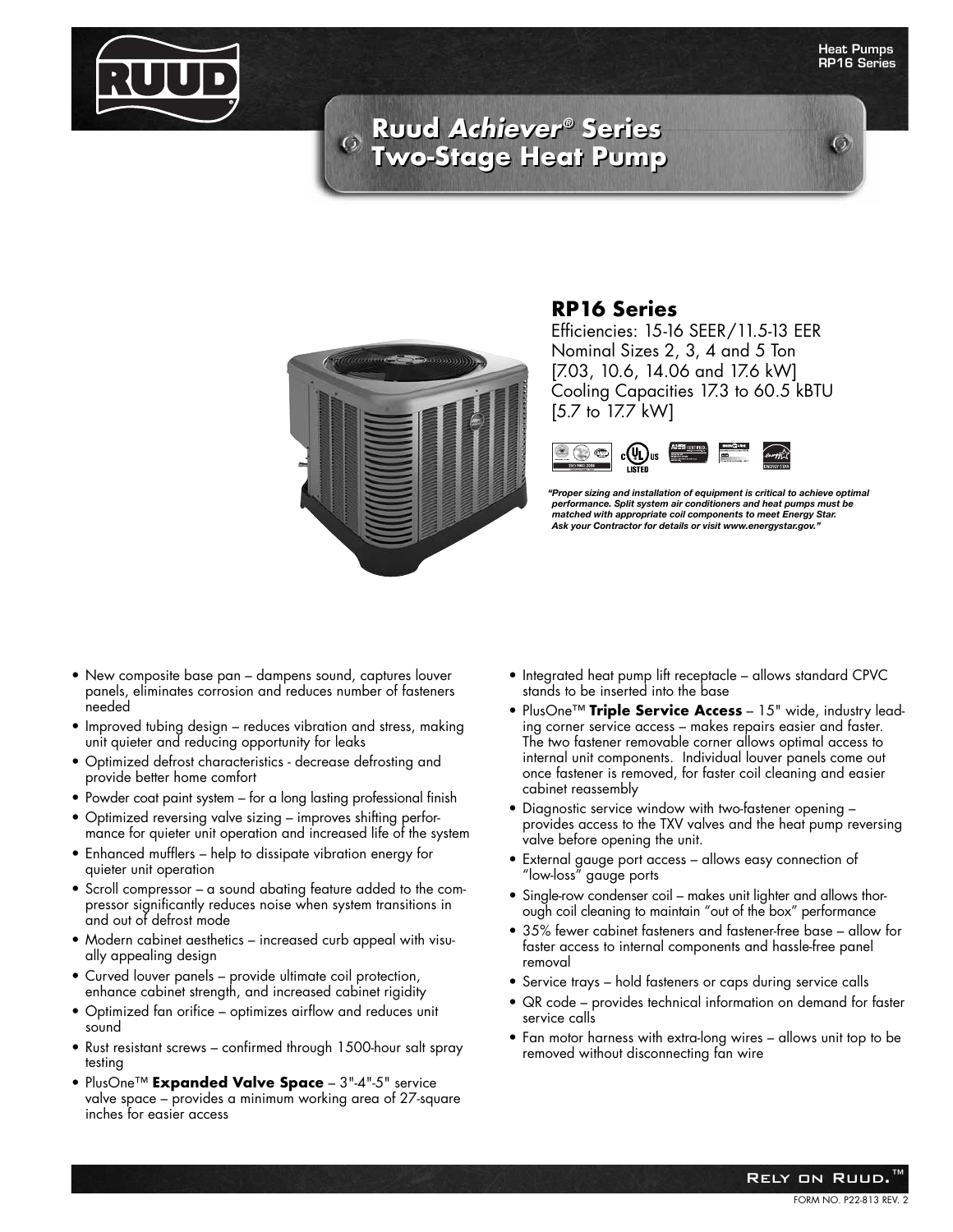$\overline{\mathcal{O}}$ 

# TABLE OF CONTENTS

 $\left\langle 0\right\rangle$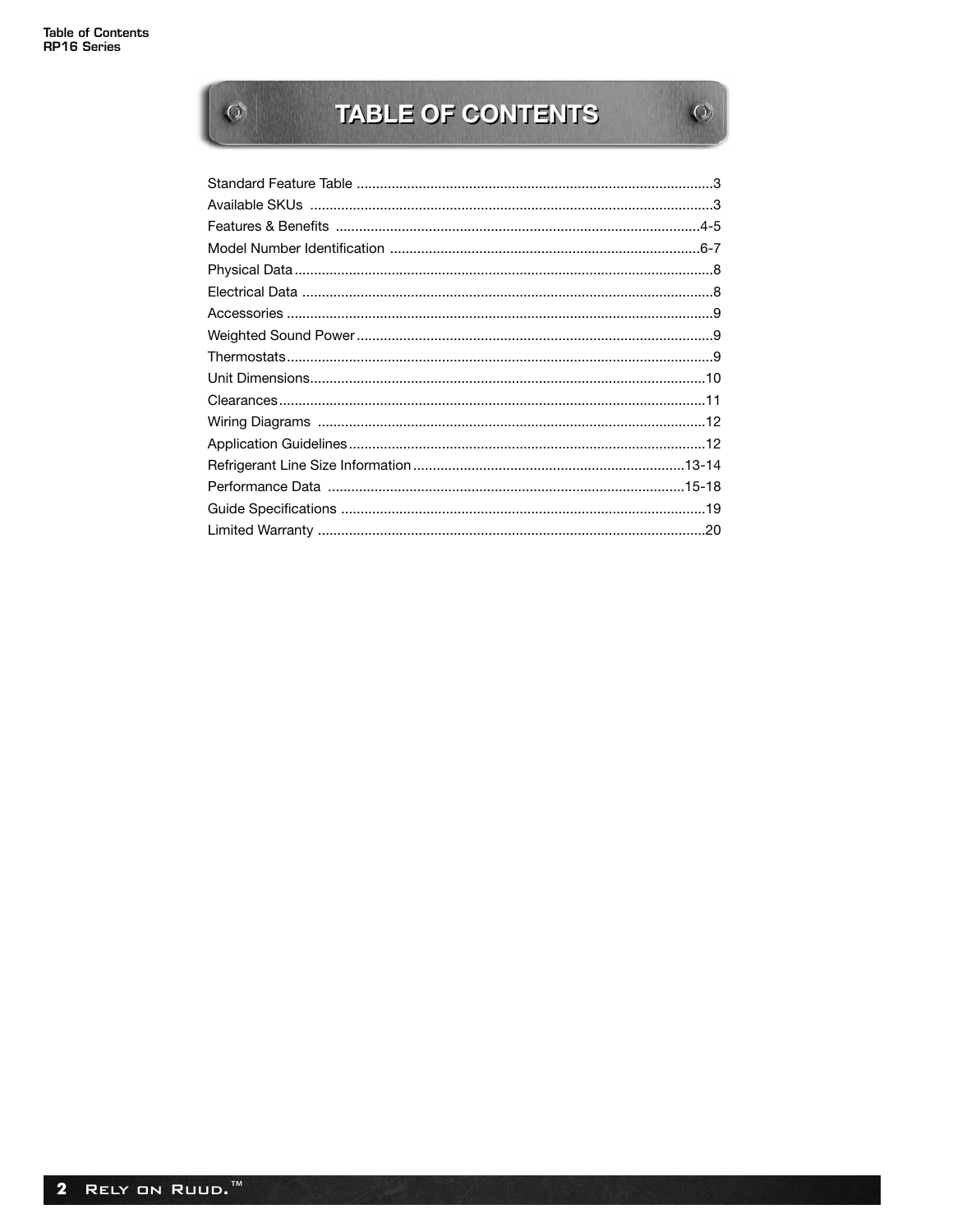## **Standard Feature Table**

| <b>Feature</b>                        | 24         | 36   | 48   | 60           |
|---------------------------------------|------------|------|------|--------------|
| R-410a Refrigerant                    | $\sqrt{ }$ |      |      | $\sqrt{ }$   |
| Maximum SEER                          | 16         | 16   | 16   | 16           |
| Maximum EER                           | 13.0       | 13.0 | 12.5 | 12.5         |
| <b>Scroll Compressor</b>              |            |      |      | ν            |
| <b>Field Installed Filter Drier</b>   |            |      |      | $\sqrt{ }$   |
| <b>Front Seating Service Valves</b>   |            |      |      | $\sqrt{ }$   |
| <b>High Pressure Switch</b>           |            |      |      | $\sqrt{ }$   |
| Low Pressure Switch                   |            |      |      |              |
| <b>Internal Pressure Relief Valve</b> |            |      |      |              |
| <b>Internal Thermal Overload</b>      |            |      |      |              |
| Long Line capability                  |            |      |      |              |
| Low Ambient capability with Kit       |            |      |      | $\sqrt{ }$   |
| 3-4-5 Service Valve Access            | $\sqrt{ }$ |      |      | $\sqrt{}$    |
| Composite Basepan                     |            |      |      | $\mathbf{v}$ |
| 3 Screw Control Box Access            |            |      |      |              |
| 15" Access to Internal Components     |            |      |      |              |
| Quick release louver panel design     |            |      |      | $\mathbf{v}$ |
| No fasteners to remove along bottom   |            |      |      | $\sqrt{ }$   |
| <b>Optimized Venturi Airflow</b>      |            |      |      |              |
| Single row condenser coil             |            |      |      | $\mathbf v$  |
| Powder coated paint                   |            |      |      |              |
| Rust resistant screws                 |            |      |      | $\sqrt{ }$   |
| QR code                               |            |      |      | $\sqrt{ }$   |
| External gauge ports                  |            |      |      |              |
| Service trays                         |            |      |      |              |

 $\sqrt{}$  = Standard

## **Available SKU**

| <b>Available Models</b> | <b>Description</b>                                                   |
|-------------------------|----------------------------------------------------------------------|
| RP1624AJ2NA             | Achiever <sup>®</sup> 2 ton 16 SEER Two-Stage Heat Pump-208/230/1/60 |
| RP1636AJ2NA             | Achiever <sup>®</sup> 3 ton 16 SEER Two-Stage Heat Pump-208/230/1/60 |
| RP1648AJ2NA             | Achiever <sup>®</sup> 4 ton 16 SEER Two-Stage Heat Pump-208/230/1/60 |
| RP1660AJ2NA             | Achiever <sup>®</sup> 5 ton 16 SEER Two-Stage Heat Pump-208/230/1/60 |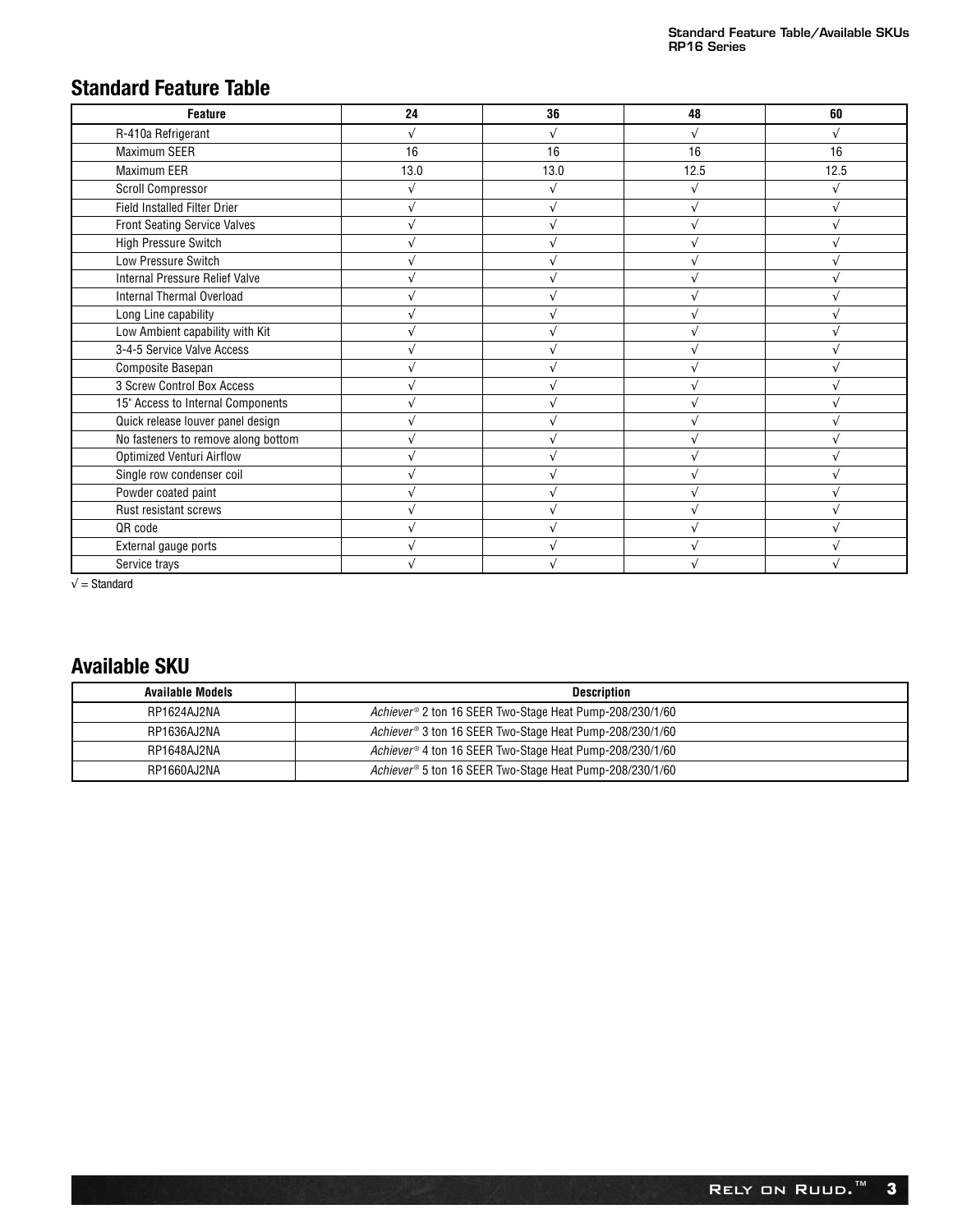## **Introduction to RP16 Heat Pump**

The RP16 is our 16 SEER heat pump and is part of the Ruud heat pump product line that extends from 14 to 20 SEER. This highly featured and reliable heat pump is designed for years of reliable, efficient operation when matched with Ruud indoor aluminum evaporator coils and furnaces or air handler units with aluminum evaporators.

Our unique composite base (1) reduces sound emission, eliminates rattles, significantly reduces fasteners, eliminates corrosion and has integrated brass compressor attachment inserts (2). Furthermore it has incorporated into the design, water management features, means for hand placement (3) for unit maneuvering, screw trays  $(\sqrt{4})$  and inserts for lifting unit off pad.  $(\sqrt{5})$ 



Service Valves (6) are rigidly mounted in the composite base with 3" between suction and discharge valves, 4" clearance below service valves and a minimum of 5" above the service valves, creating industry leading installation ease. The minimum 27-square inches around the service valves allows ample room to remove service valve schrader prior to brazing, plenty of clearance for easy brazing of the suction and discharge lines to service valve outlets, easy access and hookup of low loss refrigerant gauges (7), and access to the service valve caps for opening. For applications with long-line lengths up to 250 feet total equivalent length, up to 200 feet heat pump above evaporator, or up to 80 feet evaporator above heat pump, the long-line instructions in the installation manual should be followed.



Controls are accessed from the corner of the unit by removing only two fasteners from the control access cover, revealing the industry's largest 15" wide and 14" tall control area (8). With all this room in the control area the high voltage electrical whip ( $\boxed{9}$ ) can easily be inserted through the right size opening in the bottom of the control area. Routing it leads directly to contractor lugs for connection. The low voltage control wires (10) are easily connected to units low voltage wiring. If contactor, defrost control or capacitor  $(\overline{\bf 11})$  needs to be replaced there is more than adequate space to make the repair. Furthermore, the service window (12) can be removed to access the TXV and reversing valve by removing two screws or the entire corner can be removed providing ultimate access to the TXV or reversing valve. ([13])



If in the rare event, greater access is needed to internal components, such as the compressor, the entire corner of the unit can be removed along with the top cover assembly to have unprecedented access to interior of the unit (<sup>[14]</sup>). Extra wire length is incorporated into each outdoor fan and compressor so top cover and control panel can be positioned next to unit. With minimal effort the plug can be removed from the compressor and the outdoor fan wires can be removed from the capacitor to allow even more uncluttered access to the interior of the unit ([15]). Outdoor coils heights range from as short as 25" to 45", aiding access to the compressor. Disassembly to this degree and complete reassembly only takes a first time service technician less than 10 minutes. (**18**)



All units utilize strong formed louver panels which provide industry leading coil protection. Louver removal for coil cleaning is accomplished by removing one screw and lifting the panel out of the composite base pan ([17]). All RP16 units utilize single row coils (**16**) making cleaning easy and complete, restoring the performance of the heat pump back to out of the box performance levels year after year.



The outdoor fan motor has sleeve bearings and is inherently protected. The motor is totally enclosed for maximum protection from weather, dust and corrosion. Access to the outdoor fan is made by removing four fasteners from the fan grille. The outdoor fan can be removed from the fan grille by removing 4 fasteners in the rare case outdoor fan motor fails.

Each cabinet has optimized composite (**19**) fan orifice assuring efficient and quiet airflow.

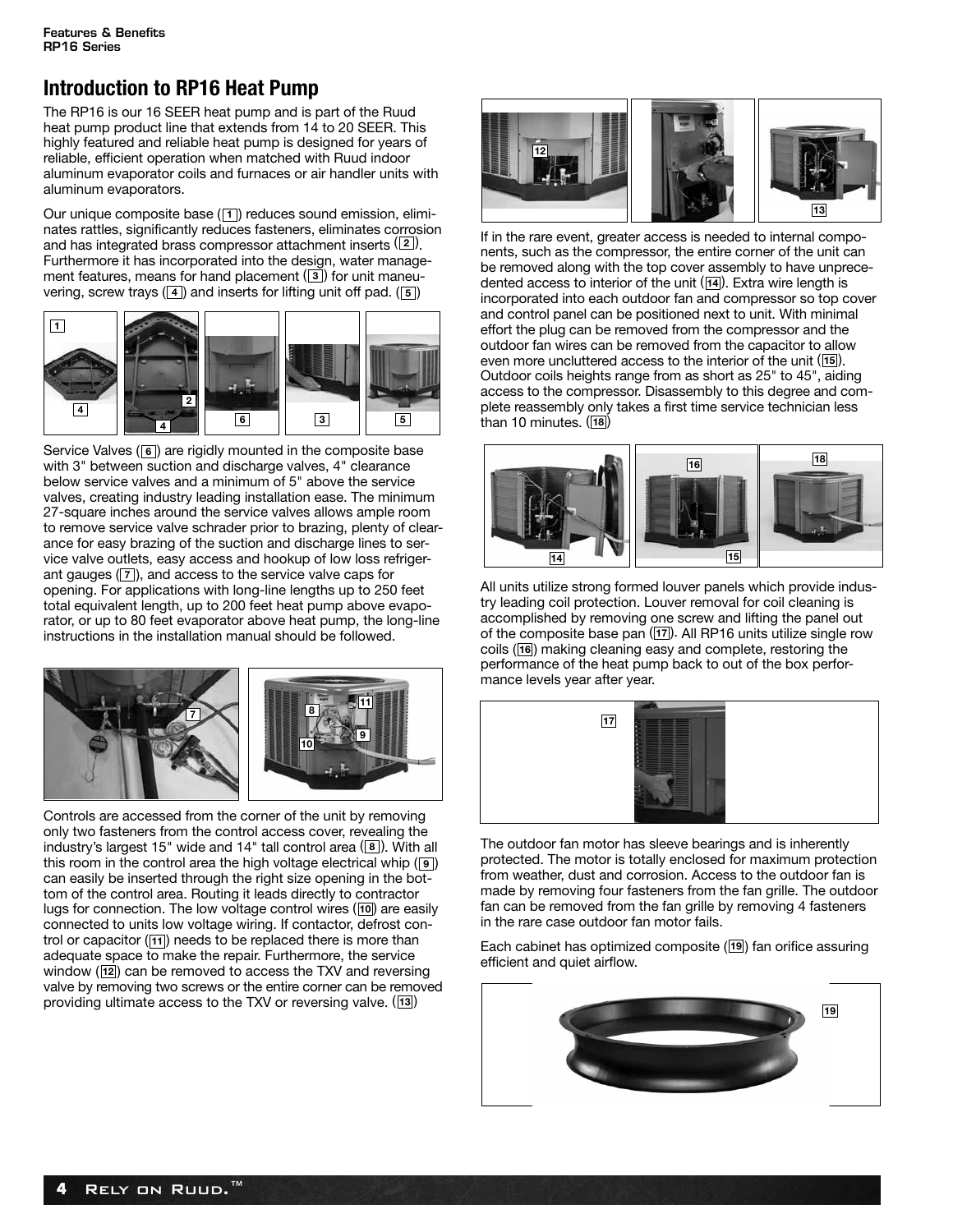The entire cabinet has powder post paint (20) achieving 1000 hour salt spray rating, allowing the cabinet to retain its aesthetics throughout its life.



Scroll compressors with standard internal pressure relief and internal thermal overload are used on all capacities assuring longevity of high efficient and quiet operation for the life of the product. All RP16 Heat Pumps come standard with high and low pressure switches.

Each unit is shipped with filter drier for field installation and will trap any moisture or dirt that could contaminate the refrigerant system.



All cabinets have industry leading structural strength due to the composite base pan (21), interlocking corner post (22), formed curved louver panels (23) and drawn top cover (24) making it the most durable cabinet on the market today.

Each RP16 capacity has undergone rigorous psychrometric testing to assure performance ratings of  $(\Psi_L)_{us}$ capacity, SEER, EER and HSPF per AHRI Standard 210/240 rating conditions. Also each unit bears the UL mark and each unit is certified to UL 1995 safety standards.

Each unit has undergone specific strain and modal testing to assure tubing (25) is outside the units natural frequency and that the suction and discharge lines connected to the compressor withstand any starting, steady state operation or shut down forces imposed by the compressor.

All units have been sound tested in sound chamber to AHRI 270 rating conditions, and A-weighted Sound Power Level tables produced, assuring units have acceptable noise qualities (see page 9). Each unit has been ran in cooling operation at 95°F and 47°F and sound ratings for the RP16 range from as low as 73 dBA to 79 dBA.

All units have been ship tested to assure units meet stringent "over the road" shipping conditions.

As manufactured all units in the RP16 family have cooling capability to 55 °F. Addition of low ambient control will allow the unit to operate down to 0°F.

Factory testing is performed on each unit. All component parts meet well defined specification and continually go through receiving inspections. Each component installed on a unit is scanned, assuring correct component utilization for a given unit capacity and voltage. All condenser coils are leak tested with pressurization test to 550#'s and once installed and assembled, each units' complete refrigerant system is helium leak tested. All units are fully charged from the factory for up to 15 feet of piping. All units are factory run tested. The RP16 has a 10-year conditional compressor and parts warranty (registration required).

### **Optional Accessories (Refer to accessory chart for model #)**

### **Compressor Crankcase Heater**

• Protects against refrigerant migration that can occur during low ambient operation

### **Compressor Sound Cover**

- Reinforced vinyl compressor cover containing a 1½ inch thick batt of fiberglass insulation
- Open edges are sealed with a one-inch wide hook and loop fastening tape

### **Compressor hard Start Kit**

- Single-phase units are equipped with a PSC compressor motor. This type of motor normally does not need a potential relay and start capacitor
- In conditions such as low voltage, this kit may be required to increase the compressor starting torque

#### **Low Ambient Kit**

- Heat Pump operate satisfactorily in the cooling mode down to 55°F outdoor air temperature without any additional controls
- Kit can be added in the field enabling unit to operate properly down to 0° in the cooling mode
- Crankcase heater and freezestat should be installed on compressors equipped with a low ambient kit

### **3"/6"/12"**

• Gray high density polyethylene feet are available to raise unit off of mounting surface away from moisture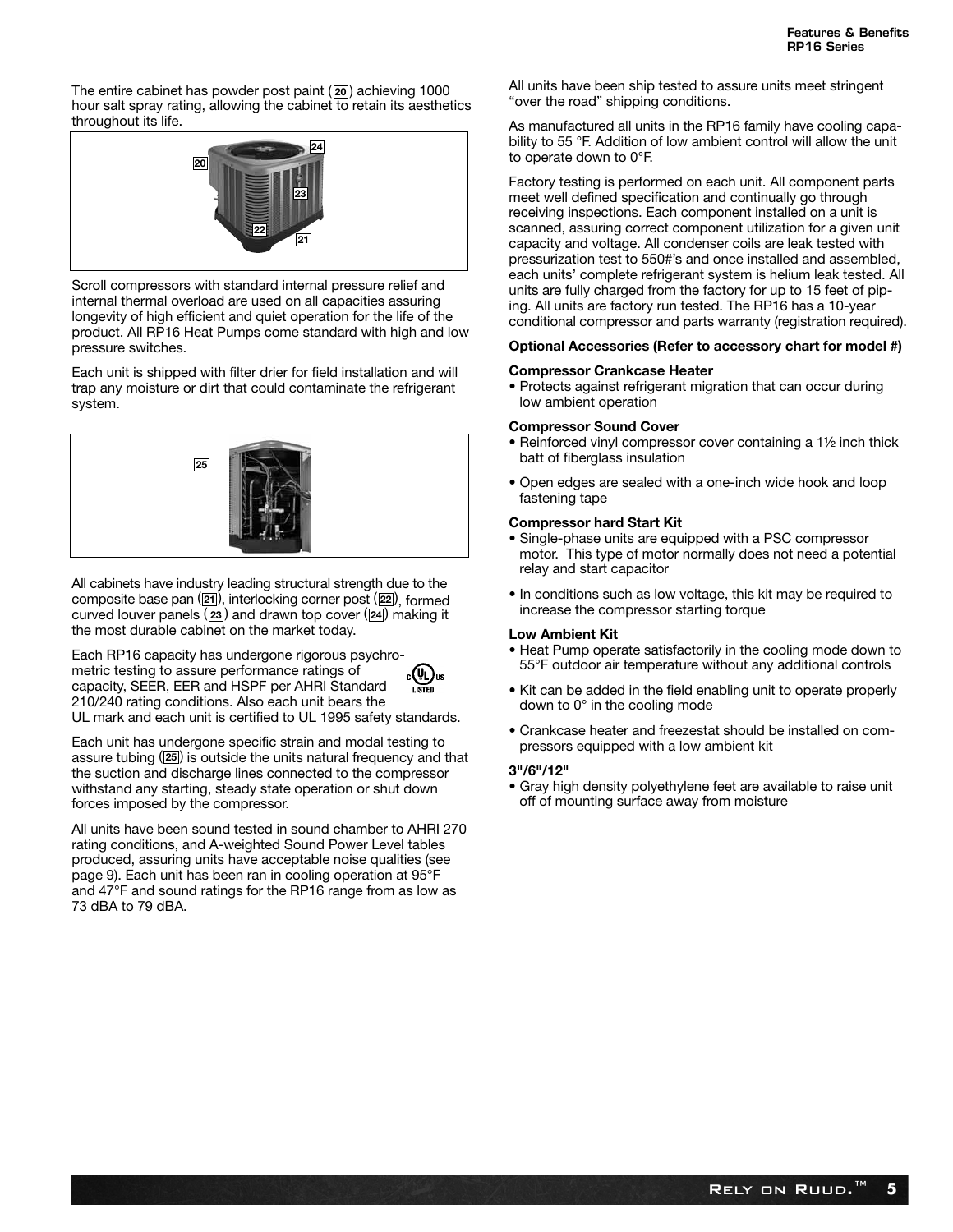### Model Number Identification RP16 Series

| $\vert \mathbf{r} \vert$ | $\mathbf{a}$        | $\frac{1}{4}$                                                                                                      | $\frac{1}{2}$                                                                                                                                                                                                                | ⋖                                        | וכ                                                            | ٠١                                                              | ZI                                         | ⋖∣                |                  |
|--------------------------|---------------------|--------------------------------------------------------------------------------------------------------------------|------------------------------------------------------------------------------------------------------------------------------------------------------------------------------------------------------------------------------|------------------------------------------|---------------------------------------------------------------|-----------------------------------------------------------------|--------------------------------------------|-------------------|------------------|
| <b>Brand</b>             | Product<br>Category | <b>SEER</b>                                                                                                        | Capacity<br><b>BTU/HR</b>                                                                                                                                                                                                    | Major Series*                            | Voltage                                                       | Type                                                            | <b>Controls</b>                            | Series**<br>Minor | Option<br>Code   |
| <b>Pund</b><br><b>TM</b> | $P - H$             | $13 - 13 \text{ SEER}$ $14 - 14 \text{ SEER}$ $15 - 15 \text{ SEER}$ $17 - 17 \text{ SEER}$ $20 - 20 \text{ SEER}$ | $18 - 1.5$ $-2.0$ $-2.5$ $-2.5$ $-2.5$ $-2.5$ $-2.5$ $-2.5$ $-2.5$ $-2.5$ $-2.5$ $-2.5$ $-2.5$ $-2.5$ $-2.5$ $-2.5$ $-2.5$ $-2.5$ $-2.5$ $-2.5$ $-2.5$ $-2.5$ $-2.5$ $-2.5$ $-2.5$ $-2.5$ $-2.5$ $-2.5$ $-2.5$ $-2.5$ $-2.5$ | Design<br>Design<br>$A - 1st$<br>B - 2nd | J - 1ph, 208-230/60<br>C - 3ph, 208-230/60<br>D - 3ph, 460/60 | 1 - Single-stage<br>$2 - Two-statege$<br>/-lnverter<br>P-Piston | N - Non-communicating<br>C - Communicating | A - 1st Design    | <sup>*</sup> TBD |

|          |                               | <b>Air Conditioners</b> (For Reference)                                                |                                                    |                                  |                                                               |                                                   |                                          |        |                       |                  |
|----------|-------------------------------|----------------------------------------------------------------------------------------|----------------------------------------------------|----------------------------------|---------------------------------------------------------------|---------------------------------------------------|------------------------------------------|--------|-----------------------|------------------|
| Œ1       | ⋖∣                            | $\frac{1}{4}$                                                                          | $\frac{1}{2}$                                      |                                  | וכ                                                            |                                                   | ZI                                       |        | ⋖∣                    |                  |
| Brand    | Product<br>Category<br>A - AC | <b>SEER</b>                                                                            | Capacity<br>BTU/HR [KW]                            | Major Series*                    | Voltage                                                       | Īуре                                              | Controls                                 |        | <b>Ainor Series**</b> | Dution<br>Code   |
| Ruud     |                               | $13 - 13$ SEER<br>$14 - 14$ SEER<br>$16 - 16$ SEER<br>$17 - 17$ SEER<br>$20 - 20$ SEER | $18.4884480$ $29.4984460$ $29.4984460$ $29.498460$ | A - 1st Design<br>B - 2nd Design | J - 1ph, 208-230/60<br>C - 3ph, 208-230/60<br>D - 3ph, 460/60 | 1 - Single-stage<br>2 - Two-stage<br>V - Inverter | N - Non-communicating<br>C-Communicating |        | A - 1st Design        | TBD <sup>*</sup> |
|          |                               | Furnace Coils (For Reference)                                                          |                                                    |                                  |                                                               |                                                   |                                          |        |                       |                  |
| $\alpha$ | ပ၊                            | ш                                                                                      | শ্ৰ                                                | $\overline{11}$                  | ⊢∣<br>ဖာ                                                      | ⋖∣                                                | ≅∣                                       | ပ၊     | ⋖∣                    |                  |
| Brand    | Product<br>Category           | Type                                                                                   | Capacity<br>BTU/HR                                 | Width                            | <b>Metering</b><br>Device<br>Efficiency                       | <b>Major Series*</b>                              | <b>Orientation</b>                       | Casing | Minor Series**        | Option<br>Code   |

| $\ddot{\bullet}$ |                                               | Option<br>Code<br>Diank -<br>TBD                                                                 |
|------------------|-----------------------------------------------|--------------------------------------------------------------------------------------------------|
| ⊲∣               | Minor Series**<br>A - 1st Design              |                                                                                                  |
| $\mathsf{C}$     | Casing<br>: - Cased<br>: - Uncased            |                                                                                                  |
| ∑l               |                                               | <b>Orientation</b><br>M - Multi-poise<br>V - Vertical<br>- Ded. Horizontal<br>- Joed. Horizontal |
| ⋖∣               | <b>Major Series*</b><br>A -1st Design         |                                                                                                  |
| $\vdash$         |                                               | Metering<br>Device<br>T-TXV<br>E-EEV<br>P-Piston                                                 |
| ဖာ               |                                               | Efficiency<br>5- Standard Eff.<br>VI- Mid Eff.<br>1- High Eff.                                   |
| $\overline{11}$  |                                               | <b>Width</b><br>14 - 14"<br>17 - 17"<br>21 - 24.5"<br>24 - 24.5"                                 |
| ম্ৰ              |                                               | Capacity<br>BTU/HR<br>BTU/HR<br>24 - 3 ton<br>48 - 4 ton<br>48 - 5 ton                           |
| u.               | Type                                          | - - Furn Coil<br>1 - Air-Handler Coi                                                             |
| $\overline{c}$   | <b>Product<br/>Category<br/>C - Evap Coil</b> |                                                                                                  |
| Œ                | Brand                                         | $1 -$ Ruud                                                                                       |

[ ] Designates Metric Conversions **[ ] Designates Metric Conversions**

**RELY ON RUUD.™**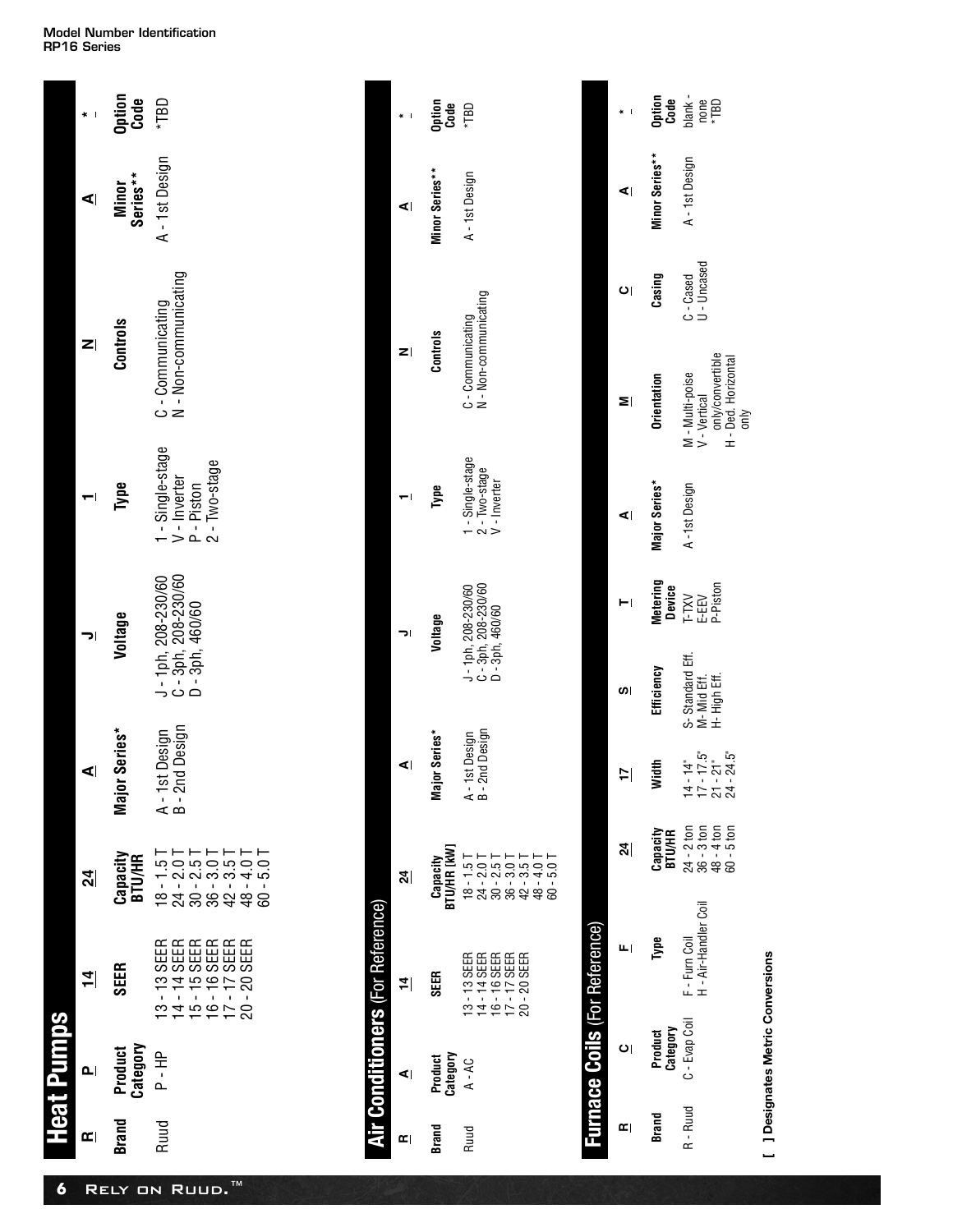|              |                                                                              |                                                                            | 90%+ AFUE Gas Furnaces (For Reference)               |                                                                                    |                                                                                                                           |                                                        |                                                            |                                                                      |                                                            |                                                                          |                                         |                                                                                                              |                        |
|--------------|------------------------------------------------------------------------------|----------------------------------------------------------------------------|------------------------------------------------------|------------------------------------------------------------------------------------|---------------------------------------------------------------------------------------------------------------------------|--------------------------------------------------------|------------------------------------------------------------|----------------------------------------------------------------------|------------------------------------------------------------|--------------------------------------------------------------------------|-----------------------------------------|--------------------------------------------------------------------------------------------------------------|------------------------|
| ∍            | %                                                                            | ⋗∣                                                                         | ⋖∣                                                   |                                                                                    | 20                                                                                                                        | ווס                                                    |                                                            | က၊                                                                   | 17                                                         | ≅l                                                                       | ဖာ                                      | ⋖∣                                                                                                           |                        |
| Brand        | Series                                                                       | Motor                                                                      | Major Rev                                            |                                                                                    | 1 put                                                                                                                     | Stages                                                 |                                                            | Air Flow                                                             | Cabinet<br>Width                                           | Configuration                                                            | Š                                       | Minor Rev                                                                                                    |                        |
| Ruud         | 90 - 90 AFUE<br>92 - 92 AFUE<br>95 - 95 AFUE<br>95 - 96 AFUE<br>96 - 97 AFUE | $T =$ Constant<br>$V = Variable$<br>Torque<br>$(X-13)$<br>speed<br>$=$ PSC | A-1st Design                                         | 060<br>$800$<br>$75$<br>040                                                        | 85K<br>98K<br>56K<br>70K<br>$= 112K$<br>42K<br>$\mathbf{H}$<br>$\bar{\rm H}$<br>$\mathsf{II}$<br>$\mathsf{II}$<br>$\rm H$ | $1 =$ Single-stage<br>$2 = 2$ -stage<br>M = Modulating |                                                            | $3 = up to 3 ton$<br>$5 = 31/2 up to 5 ton$                          | $21 - 21$ "<br>$24 - 24.5$ "<br>$17 - 17.5$<br>$14 - 14$ " | M - Multi                                                                | $X - Low Nox$<br>S - Standard           | A - 1st Design                                                                                               |                        |
|              |                                                                              |                                                                            | 80% AFUE Gas Furnaces (For Reference)                |                                                                                    |                                                                                                                           |                                                        |                                                            |                                                                      |                                                            |                                                                          |                                         |                                                                                                              |                        |
| ⊃∣           | 위                                                                            | 2                                                                          |                                                      | ➤                                                                                  | ⋖∣                                                                                                                        |                                                        | 075                                                        | က၊                                                                   | 17                                                         | Σ                                                                        | ဖာ                                      |                                                                                                              | ⋖∣                     |
| Brand        | <b>Series</b>                                                                | Stages                                                                     |                                                      | Motor                                                                              |                                                                                                                           | Major Rev                                              | Input                                                      | Air Flow                                                             | Cabinet<br>Width                                           | Configuration                                                            | Δă                                      |                                                                                                              | <b>Minor Rev</b>       |
| Ruud         | $80 = 80 + AFUE$                                                             | $1 =$ Single-stage<br>$2 =$ 2-stage<br>$M =$ Modulating                    | $(X-13)$                                             | = Constant Torque<br>$V = Variable speed$<br>$P = PSC$ premium<br>S = PSC standard | $A = 1$ st Design                                                                                                         | $075 =$<br>$050 =$                                     | 75K<br>$100 = 100K$<br>$125 = 125K$<br>50K<br>$150 = 150K$ | $3 - up to 3 ton$<br>$4 - 2 1/2 to 4 ton$<br>$5 - 3 1/2 up to 5 ton$ | $17 - 17.5$ "<br>$21 - 21$ "<br>$24 - 24.5$ "<br>$14 - 14$ | zero clearance<br>down flow<br>$D - Down$<br>$Z - Down &$<br>$M - Multi$ | X - Low No <sub>x</sub><br>S - Standard |                                                                                                              | A - 1st<br>Design      |
|              |                                                                              | <b>Air Handlers (For Reference)</b>                                        |                                                      |                                                                                    |                                                                                                                           |                                                        |                                                            |                                                                      |                                                            |                                                                          |                                         |                                                                                                              |                        |
| œ۱           | ᅬ                                                                            | ۳۱                                                                         | ا⊣                                                   | $\frac{1}{2}$                                                                      | 17                                                                                                                        | $\omega$                                               | ا⊣                                                         | ⋖∣                                                                   | z                                                          | ⋖∣                                                                       | ⋖∣                                      | go                                                                                                           | $*1$                   |
| <b>Brand</b> | Category<br>Product                                                          | Stages of<br>Airflow                                                       | Motor Type                                           | Capacity                                                                           | Width                                                                                                                     | Coil Size                                              | Metering<br>Device                                         | Series*<br>Major                                                     | Controls                                                   | Voltage                                                                  | Series**<br>Minor                       | Heat Cap<br>Factory                                                                                          | Option<br>Code         |
| Ruud         | $H = Air$ Handler                                                            | 1 - Single-stage<br>M - Modulating<br>2 - Two-stage                        | T - Constant Torque<br>P - PSC<br>V - Variable Speed | 24 - 2 ton<br>36 - 3 ton<br>$48 - 4$ ton<br>$60 - 5$ ton                           | $\begin{array}{c} 17 - 17.5 \\ 21 - 21 \\ 24 - 24.5 \end{array}$<br>$14 - 14$ "                                           | S - Standard Eff.<br>M - Mid Eff.<br>H - High Eff.     | $E - EEV$<br>P - Piston<br>T-TEV                           | A-1st Design                                                         | N-Non-communicating<br>C-Communicating                     | A - 1ph, 115/60<br>J - 1ph, 208-240/60<br>D - 3ph, 480/60                | Design<br>A-1st                         | $blank - no$<br>heat with<br>heat and<br>$00 - n0$<br>factory<br>factory<br>option<br>option<br>code<br>code | blank-<br>none<br>*TBD |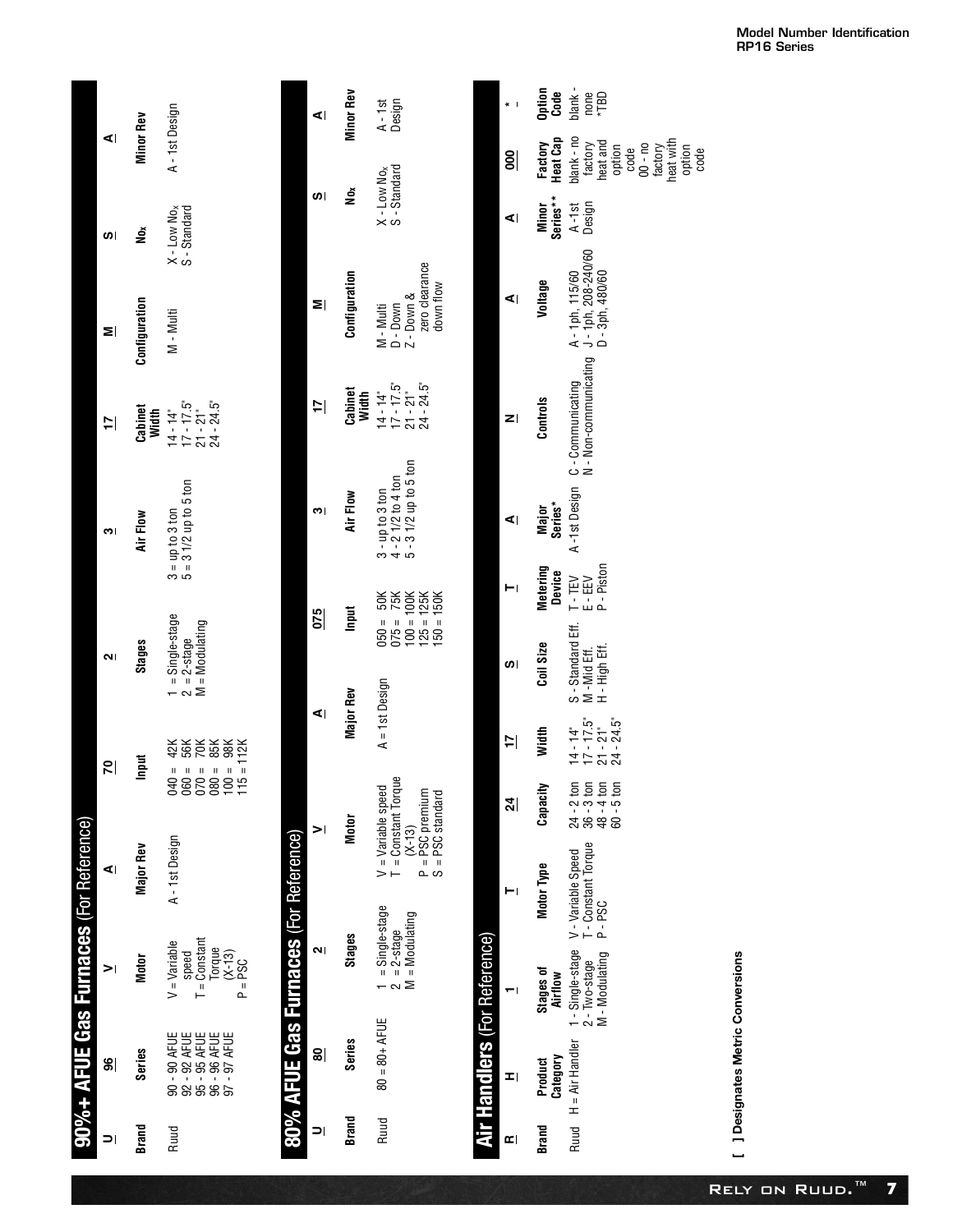| <b>Physical Data</b>                           |                |                          |                          |                |
|------------------------------------------------|----------------|--------------------------|--------------------------|----------------|
| <b>Model No.#</b>                              | <b>RP1624A</b> | <b>RP1636A</b>           | <b>RP1648A</b>           | <b>RP1660A</b> |
| <b>Nominal Tonnage</b>                         | 2.0            | 3.0                      | 4.0                      | 5.0            |
| <b>Valve Connections</b>                       |                |                          |                          |                |
| Liquid Line $0.D. - in.$                       | 3/8            | 3/8                      | 3/8                      | 3/8            |
| Suction Line O.D. - in.                        | 3/4            | 3/4                      | 7/8                      | 7/8            |
| Refrigerant (R410A) furnished oz. <sup>1</sup> | 136.8          | 155.7                    | 196                      | 256            |
| <b>Compressor Type</b>                         |                |                          | <b>Two Stage Scroll</b>  |                |
| <b>Outdoor Coil</b>                            |                |                          |                          |                |
| Net face area - Outer Coil ft <sup>2</sup>     | 17.3           | 19.8                     | 28.3                     | 28.3           |
| Net face area - Inner Coil                     |                | $\overline{\phantom{0}}$ | $\overline{\phantom{0}}$ |                |
| Tube diameter $-$ in.                          | 3/8            | 3/8                      | 3/8                      | 3/8            |
| Number of rows                                 | 1              | $\mathbf 1$              |                          |                |
| Fins per inch                                  | 20             | 20                       | 20                       | 20             |
| <b>Outdoor Fan</b>                             |                |                          |                          |                |
| Diameter $-$ in.                               | 24             | 24                       | 26                       | 26             |
| Number of blades                               | 3              | 3                        | 3                        | 3              |
| Motor hp                                       | 1/3            | 1/3                      | 1/4                      | 1/4            |
| <b>CFM</b>                                     | 3100           | 3435                     | 4600                     | 3654           |
| <b>RPM</b>                                     | 654            | 849                      | 850                      | 850            |
| watts                                          | 90             | 262                      | 255                      | 230            |
| Shipping weight - lbs.                         | 198            | 206                      | 264                      | 264            |
| Operating weight - lbs.                        | 191            | 199                      | 257                      | 257            |
|                                                |                |                          |                          |                |

| <b>Electrical Data</b>                             |              |              |              |              |
|----------------------------------------------------|--------------|--------------|--------------|--------------|
| Line Voltage Data (Volts-Phase-Hz)                 | 208/230-1-60 | 208/230-1-60 | 208/230-1-60 | 208/230-1-60 |
| Maximum overcurrent protection (amps) <sup>2</sup> | 30           | 40           | 50           | 60           |
| Minimum overcurrent protection (amps) <sup>2</sup> | 20           | 30           | 40           | 45           |
| Minimum circuit ampacity <sup>3</sup>              | 20           | 25           | 31           | 38           |
| <b>Compressor</b>                                  |              |              |              |              |
| Rated load amps                                    | 13           | 17           | 23.6         | 28.8         |
| Locked rotor amps                                  | 58.3         | 83           | 104          | 152.9        |
| <b>Condenser Fan Motor</b>                         |              |              |              |              |
| Full load amps                                     | 2.8          | 2.8          | 1.4          | 1.4          |
| Locked rotor amps                                  |              |              | 2.6          | 2.6          |

<sup>1</sup>Refrigerant charge sufficient for 15 ft. length of refrigerant lines. For longer line set requirements see the installation instructions for information about set length and additional refrigerant charge required.

²HACR type circuit breaker of fuse.

<sup>3</sup>Refer to National Electrical Code manual to determine wire, fuse and disconnect size requirements.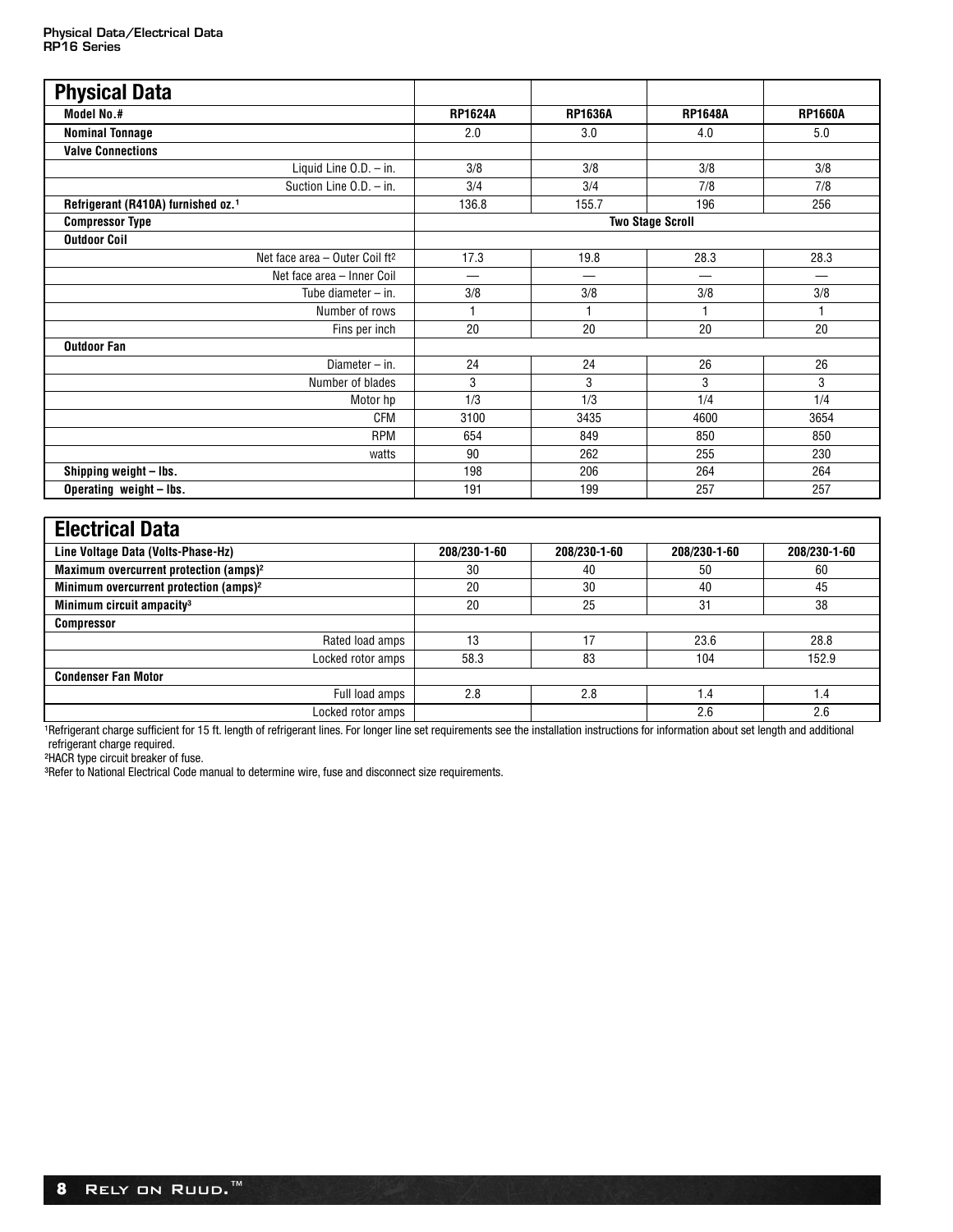### **Accessories**

| Model No.                                                        |                | <b>RP1624A</b>          | <b>RP1636A</b>          | <b>RP1648A</b>          | <b>RP1660A</b>          |
|------------------------------------------------------------------|----------------|-------------------------|-------------------------|-------------------------|-------------------------|
| Compressor crankcase heater                                      |                | 44-17402-44             | 44-17402-44             | <b>Factory Standard</b> | <b>Factory Standard</b> |
| Low ambient control                                              |                | RXAD-A08                | RXAD-A08                | RXAD-A08                | RXAD-A08                |
| Compressor sound cover                                           |                | 68-23427-26             | 68-23427-26             | 68-23427-25             | 68-23427-25             |
| Compressor hard start kit                                        |                | SK-A1                   | SK-A1                   | SK-A1                   | SK-A1                   |
| Low pressure control*                                            |                | <b>Factory Standard</b> | <b>Factory Standard</b> | <b>Factory Standard</b> | <b>Factory Standard</b> |
| High pressure control*                                           |                | <b>Factory Standard</b> | <b>Factory Standard</b> | <b>Factory Standard</b> | <b>Factory Standard</b> |
|                                                                  | Solenoid Valve | 200RD2T3TVLC            | 200RD2T3TVLC            | 200RD3T3TVLC            | 200RD3T3TVLC            |
| Liquid Line Solenoid<br>(24 VAC, 50/60 Hz)                       | Solenoid Coil  | 61-AMG24V               | 61-AMG24V               | 61-AMG24V               | 61-AMG24V               |
|                                                                  | Bi-flow kit*   | KS30387                 | KS30387                 | KS30387                 | KS30387                 |
| Solenoid Valve                                                   |                | 200RD2T3TVLC            | 200RD2T3TVLC            | 200RD3T3TVLC            |                         |
| Liquid Line Solenoid<br>Solenoid Coil<br>(120/240 VAC, 50/60 Hz) |                | 61-AMG120/240V          | 61-AMG120/240V          | 61-AMG120/240V          | 61-AMG120/240V          |
|                                                                  | Bi-flow kit*   | KS30387                 | KS30387                 | KS30387                 | KS30387                 |
| Classic Top Cap w/Label                                          |                | 91-101123-21            | 91-101123-21            | 91-101123-21            | 91-101123-21            |
| Heat Pump Riser - 6 inch                                         |                | 686020                  | 686020                  | 686020                  | 686020                  |

\*Bi-flow kits are required when installing a liquid line solenoid on a heat pump.

## **Weighted Sound Power Level (dBA)**

| Unit Size - Voltage, Series | <b>Stage</b> | <b>Standard Rating (dBA)</b> |      | <b>TYPICAL OCTAVE BAND SPECTRUM (dBA without tone adjustment)</b> |      |      |      |      |      |
|-----------------------------|--------------|------------------------------|------|-------------------------------------------------------------------|------|------|------|------|------|
|                             |              |                              | 125  | 250                                                               | 500  | 1000 | 2000 | 4000 | 8000 |
| RP1624A                     | High         |                              | 45.1 | 53.6                                                              | 58.9 | 61.7 | 58.9 | 54.  | 51.1 |
| RP1636A                     | High         | 76                           | 53.2 | 54                                                                | 66.2 | 66.9 | 59.3 | 57.8 | 51.8 |
| RP1648A                     | High         |                              | 52   | 55                                                                | 64.6 | 63.5 | 59.1 | 56.9 | 54.8 |
| <b>RP1660A</b>              | High         | 75                           | 52.6 | 55.4                                                              | 63   | 64   | 60.5 | 62.3 | 59.7 |

NOTE: Tested in accordance with AHRI Standard 270-08 (not listed in AHRI)

## **Thermostats**



**200-Series \*** Programmable



**300-Series \*** Deluxe<br>Programmable Programmable **400-Series \***  Programmable

| <b>Brand</b> | <b>Descripter</b><br>(3 Characters) | <b>Series</b><br>(3 Characters)                                                          | System<br>(2 Characters)                                                            | Type<br>(2 Characters)            |
|--------------|-------------------------------------|------------------------------------------------------------------------------------------|-------------------------------------------------------------------------------------|-----------------------------------|
| <b>UHC</b>   | TST                                 | 213                                                                                      | UN                                                                                  | МS                                |
| UHC=Ruud     | TST=Thermostat                      | 200=Programmable<br>300=Deluxe Programmable<br>400=Special Applications/<br>Programmable | GE=Gas/Electric<br>UN=Universal (AC/HP/GE)<br>MD=Modulating Furnace<br>DF=Dual Fuel | SS=Single-Stage<br>MS=Multi-Stage |

*\* Photos are representative. Actual models may vary.*

*For detailed thermostat match-up information, see specification sheet form number T22-001.*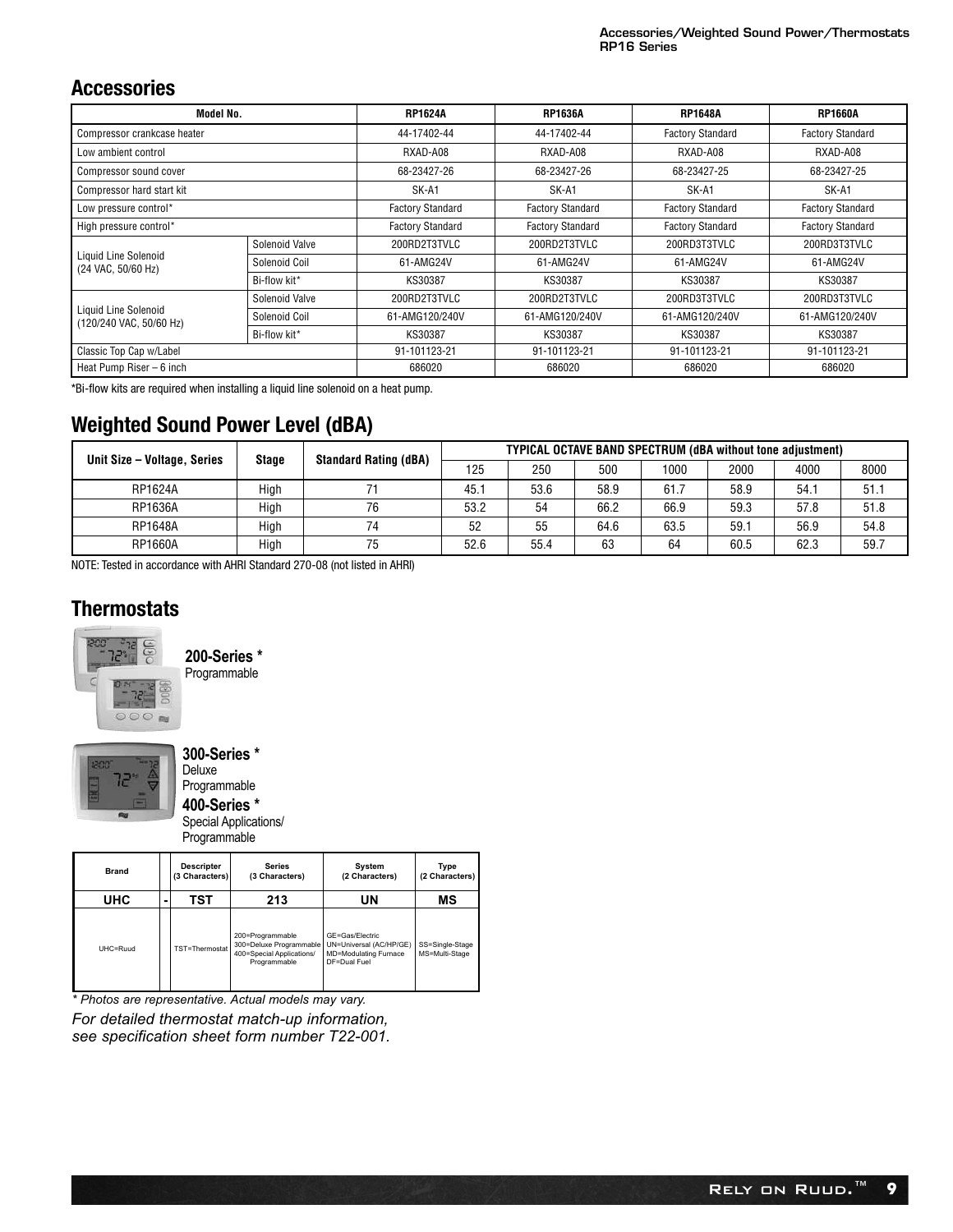Unit Dimensions RP16 Series

## **Unit Dimensions**

|                               |               |            |               | <b>OPERATING</b> |               |           |               |            | <b>SHIPPING</b> |            |               |      |
|-------------------------------|---------------|------------|---------------|------------------|---------------|-----------|---------------|------------|-----------------|------------|---------------|------|
| <b>MODEL</b><br><b>NUMBER</b> |               | H (Height) |               | (Length)         |               | W (Width) |               | H (Height) |                 | L (Length) | W (Width)     |      |
|                               | <b>INCHES</b> | mm         | <b>INCHES</b> | mm               | <b>INCHES</b> | mm        | <b>INCHES</b> | mm         | <b>INCHES</b>   | mm         | <b>INCHES</b> | mm   |
| RP1624A                       | 31            | 787        | 33.75         | 857              | 33.75         | 857       | 33.32         | 846        | 37.64           | 956        | 37.56         | 954  |
| RP1636A                       | 35            | 889        | 33.75         | 857              | 33.75         | 857       | 38.35         | 974        | 37.64           | 956        | 37.56         | 954  |
| <b>RP1648A</b>                | 45            | 1143       | 35.75         | 908              | 35.75         | 908       | 48.18         | 1223       | 39.37           | 999        | 39.64         | 1006 |
| <b>RP1660A</b>                | 45            | 1143       | 35.75         | 908              | 35.75         | 908       | 48.18         | 1223       | 39.37           | 999        | 39.64         | 1006 |



**[ ] Designates Metric Conversions** ST-A1226-02-00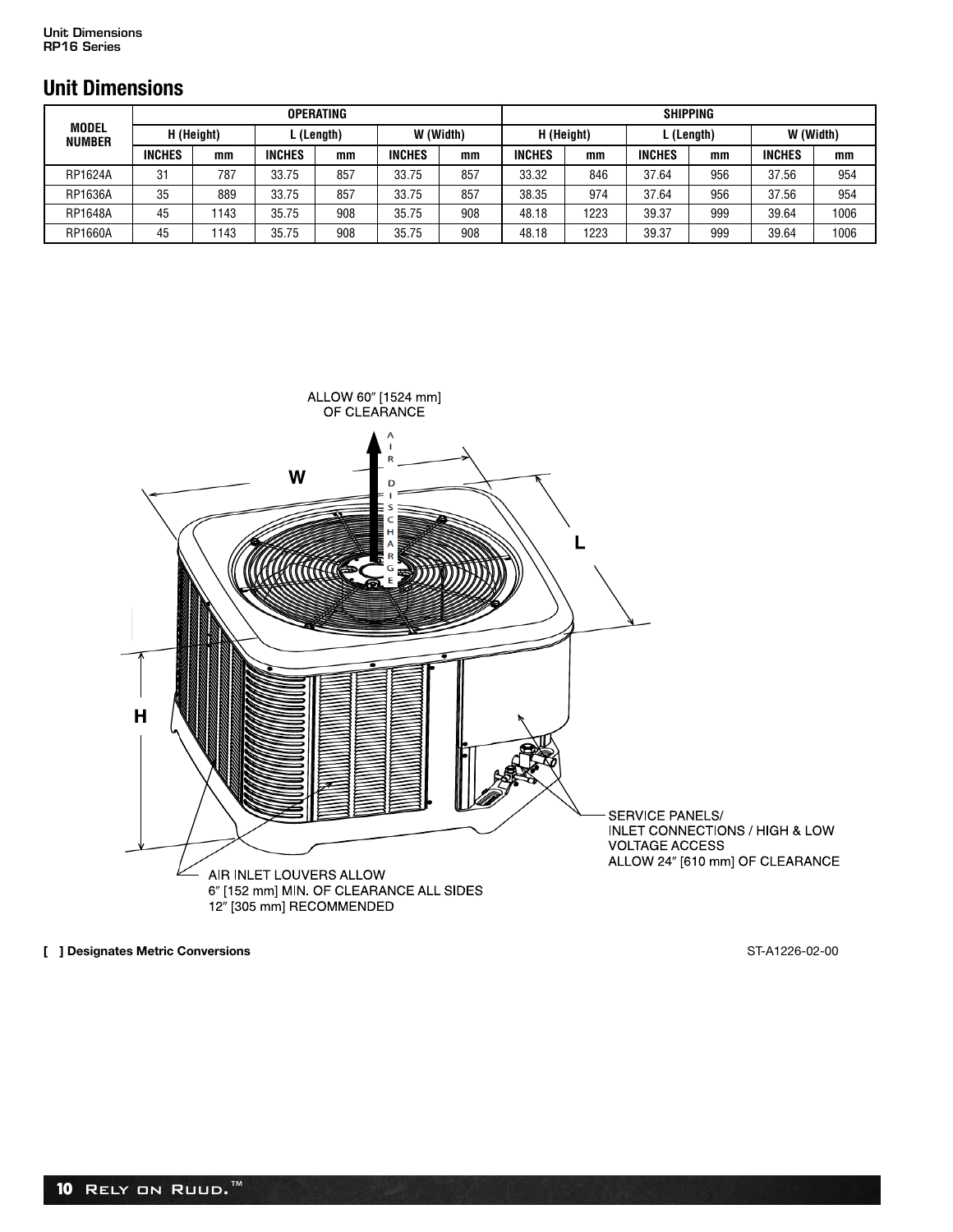





NOTE: NUMBERS IN  $() = mm$ NOTE: NUMBERS IN () = mm

IMPORTANT: When installing multiple units in an alcove, roof well or partially enclosed area, ensure there is adequate verifilation to prevent re-circulation of discharge air. IMPORTANT: When installing multiple units in an alcove, roof well or partially enclosed area, ensure there is adequate ventillation to prevent re-circulation of discharge air.

ST-A1225-01-00

ST-A1225-01-00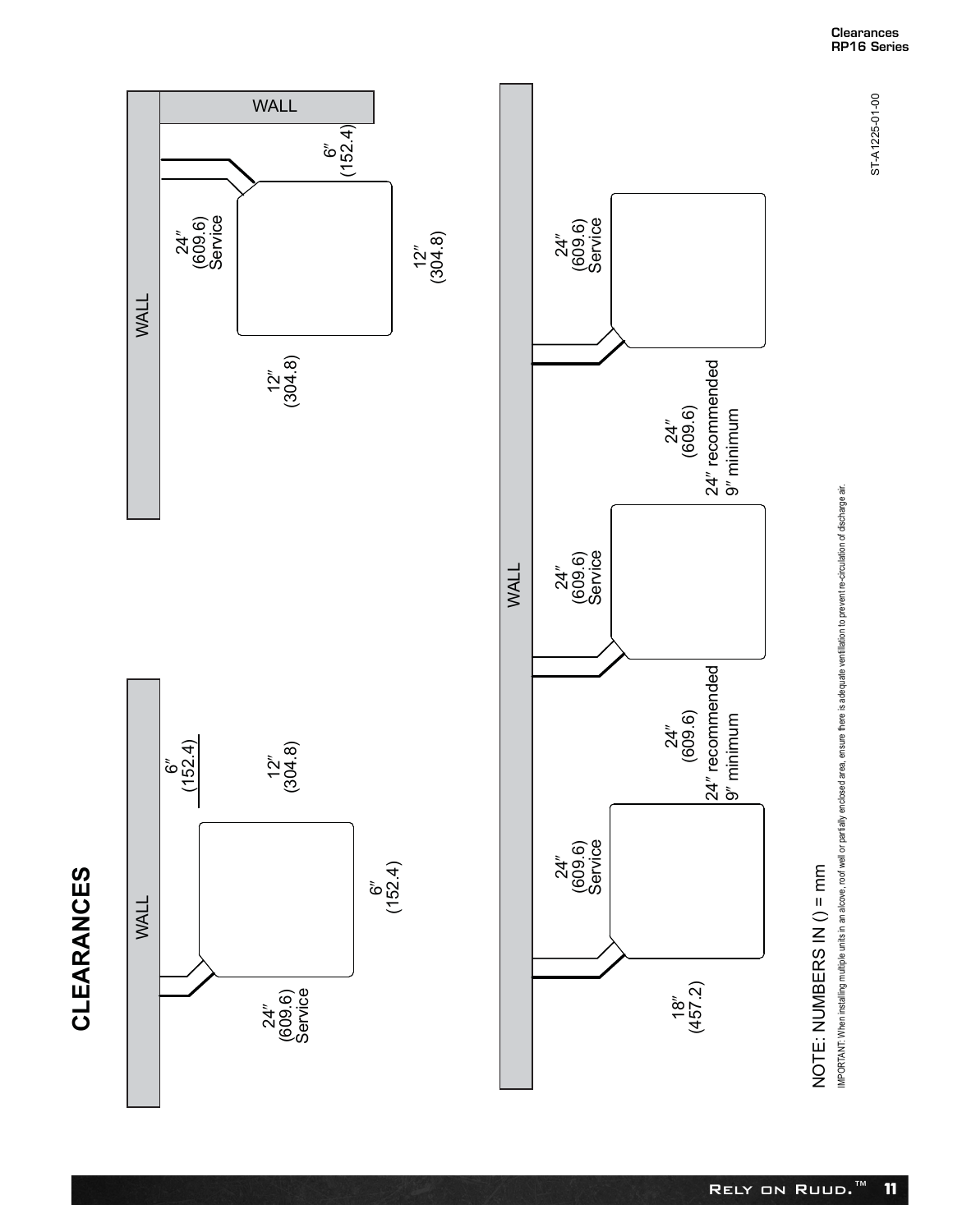## **Control Wiring**



### **Application Guidelines**

- 1. Intended for outdoor installation with free air inlet and outlet. Outdoor fan external static pressure available is less than 0.01 -in. wc.
- 2. Minimum outdoor operation air temperature for cooling mode without low-ambient operation accessory is 55°F (12.8°C).
- 3. Maximum outdoor operating air temperature is 125°F (51.7°C).
- 4. For reliable operation, unit should be level in all horizontal planes.
- 5. For interconnecting refrigerant tube lengths greater than 150 ft. (45.72m) and/or 120 ft. (36.58m) vertical separation, consult Residential Piping and Long line guide.
- 6. If any refrigerant tubing is buried, provide a 8 in. (203.2mm) vertical rise to the valve connections at the unit. Refrigerant tubing lengths up to 8 ft. (2.44m) may be buried without further consideration. Do no bury refrigerant lines longer than \* in (\* mm)
- 7. Use only copper wire for electric connections at unit. Aluminum and clad aluminum are not acceptable for the type of connector provided.
- 8. Do not apply capillary tube indoor coils to these units.
- 9. Factory-supplied filter drier must be installed.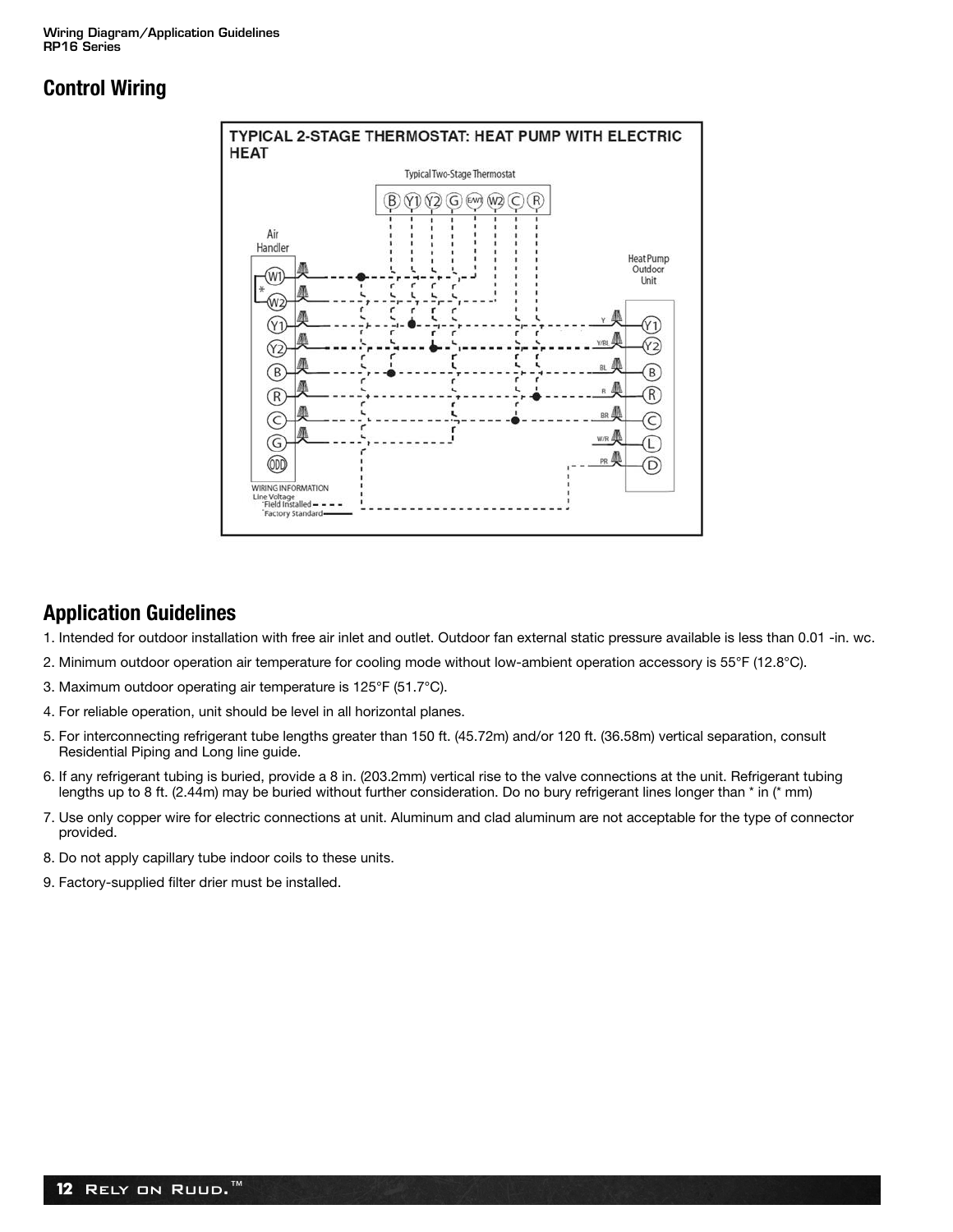| <b>R-410A</b>            |               |                                      |            |                     |                         |              |                |               | Elevation (Above or Below) Indoor Coil<br>Liquid Line Size |             |               |              |              |                          |
|--------------------------|---------------|--------------------------------------|------------|---------------------|-------------------------|--------------|----------------|---------------|------------------------------------------------------------|-------------|---------------|--------------|--------------|--------------------------|
|                          |               | Liquid Line Size<br>(Inch 0.D.) [mm] |            |                     |                         |              |                |               | Total Equivalent Length - Feet [m]                         |             |               |              |              |                          |
| System Capacity<br>Model |               |                                      | 25 [7.62]  | .24]<br>50 [15      | 75 [22.86]              | 100 [30.48]  | [45.72]<br>125 | 150 [45.72]   | 175 [53.34]                                                | 200 [60.96] | 225 [68.58]   | 250 [76.20]  | 275 [83.82]  | 300 [91.44]              |
|                          |               |                                      |            |                     |                         |              |                |               | Maximum Vertical Separation - Feet [m                      |             |               |              |              |                          |
|                          |               | [6.35]<br>$\frac{4}{1}$              | 20 [6.10]  | <b>N/R</b>          | N/R                     | N/R          | N/R            | N/R           | N/R                                                        | N/R         | N/R           | N/R          | N/R          | N/R                      |
|                          |               | 5/16 [7.94]                          | 25 [7.62]  | $5.24$ ]<br>50   15 | 40 [12.19]              | [6.10]<br>20 | N/R            | N/R           | N/R                                                        | N/R         | N/R           | N/R          | N/R          | N/R                      |
| <b>RP1624A</b>           | 3/8" [9.53]   | 3/8 [9.53]                           | 25 [7.62]  | $5.24$ ]<br>50 [15  | 75 [22.86]              | 70 [21.34]   | 65 [19.81      | 60 [18.29]    | 50 [15.24]                                                 | 45 [13.72]  | 35 [10.67]    | [9.14]<br>30 | [7.62]<br>25 | [4.57]<br>$\frac{15}{2}$ |
|                          |               | 7/16 [11.12]                         | 25 [7.62]  | $.24$ ]<br>50 [15   | 75 [22.86]              | 90 [27.43]   | 85 [25.91      | 80 [24.38]    | 80 [24.38]                                                 | 75 [22.86]  | 75 [22.86]    | 70 [21.34]   | 65 [19.81    | 65 [19.81                |
|                          |               | $1/2$ [12.71]                        | 25 [7.62]  | $.24$ ]<br>50 [15   | 75 [22.86]              | 95 [28.96]   | 95 [28.96]     | 90 [27.43]    | 90 [27.43]                                                 | 90 [27.43]  | 85 [25.91]    | 85 [25.91]   | 85 [25.91]   | 85 [25.91                |
|                          |               | 1/4 [6.35]                           | N/R        | <b>M/R</b>          | N/R                     | N/R          | N/R            | N/R           | N/R                                                        | N/R         | N/R           | N/R          | N/R          | N/R                      |
|                          |               | 5/16 [7.94]                          | 25 [7.62]  | ,051<br>$10^{13}$   | ¶∕k                     | N/R          | N/R            | N/R           | N/R                                                        | ¶∕k         | N/R           | N/R          | N/R          | N/R                      |
| <b>RP1636A</b>           | $3/8"$ [9.53] | 3/8 [9.53]                           | 25 [7.62]  | $.24$ ]<br>50   15  | 50 [15.24]              | 35 [10.67    | [6.10]<br>20   | [1.52]<br>5   | N/R                                                        | N/R         | N/R           | <b>WR</b>    | N/R          | N/R                      |
|                          |               | 7/16 [11.12]                         | 25 [7.62]  | $.24$ ]<br>50   15  | 75 [22.86]              | 70 [21.34]   | 60 [18.29]     | 55 [16.76]    | 50 [15.24]                                                 | 45 [13.72]  | 40 [12.19]    | 35 [10.67]   | [7.62]<br>25 | [6.10]<br><u>ລ</u>       |
|                          |               | $1/2$ [12.71]                        | 25 [7.62]  | .24]<br>50   15     | 75 [22.86]              | 80 24.38     | [24.38]<br>80  | [22.86]<br>75 | 70 [21.34]                                                 | 70 [21.34]  | [19.81]<br>65 | 65 [19.81]   | 60 [18.29]   | 60 [18.29]               |
|                          |               | 1/4 [6.35]                           | N/R        | <b>MS</b>           | N/R                     | N/R          | N/R            | N/R           | N/R                                                        | N/R         | N/R           | N/R          | N/R          | N/R                      |
|                          |               | 5/16 [7.94]                          | 15 [4.57]  | N/R                 | N/R                     | N/R          | N/R            | N/R           | N/R                                                        | N/R         | N/R           | N/R          | N/R          | N/R                      |
| RP1648A                  | 3/8" [9.53]   | 3/8 [9.53]                           | 25 [7.62]  | 40 [12.19]          | [4.57]<br>$\frac{5}{1}$ | N/R          | N/R            | N/R           | N/R                                                        | N/R         | <b>N/R</b>    | N/R          | N/R          | N/R                      |
|                          |               | 7/16 [11.12]                         | 25 [7.62]  | $5.24$ ]<br>50 [15] | 55 [16.76]              | 45 [13.72]   | 35 [10.67      | [7.62]<br>25  | [4.57]<br>5Ļ                                               | [1.52]<br>5 | N/R           | N/R          | N/R          | N/R                      |
|                          |               | $1/2$ [12.71]                        | 25 [7.62]  | $.24$ ]<br>50   15  | 70 [21.34]              | 65 [19.81    | 60 [18.29]     | 55 [16.76]    | 55 [16.76]                                                 | 50 [15.24]  | 45 [13.72]    | 40 [12.19]   | 35 [10.67]   | [9.14]<br>30             |
|                          |               | 1/4 [6.35]                           | <b>N/R</b> | <b>M/R</b>          | <b>N/R</b>              | N/R          | N/R            | N/R           | N/R                                                        | N/R         | N/R           | N/R          | N/R          | N/R                      |
|                          |               | 5/16 [7.94]                          | N/R        | <b>N/R</b>          | N/R                     | N/R          | N/R            | N/R           | N/R                                                        | N/R         | N/R           | N/R          | N/R          | N/R                      |
| RP1660A                  | 3/8" [9.53]   | 3/8 [9.53]                           | 25 [7.62]  | 20 [6.10]           | N/R                     | N/R          | N/R            | N/R           | N/R                                                        | N/R         | N/R           | N/R          | N/R          | N/R                      |
|                          |               | 7/16 [11.12]                         | 25 [7.62]  | 24]<br>50   15      | 45 [13.72]              | [9.14]<br>30 | [6.10]<br>20   | [1.52]<br>5   | N/R                                                        | N/R         | N/R           | N/R          | N/R          | N/R                      |
|                          |               | $1/2$ [12.71]                        | 25 [7.62]  | 0.24<br>50 [15      | 65 [19.81]              | 60 [18.29]   | 50 [15.24]     | 45 [13.72]    | 40 [12.19]                                                 | 35 [10.67]  | [7.62]<br>25  | [6.10]<br>20 | 15 [4.57]    | [3.05]<br>$\Rightarrow$  |
|                          |               |                                      |            |                     |                         |              |                |               |                                                            |             |               |              |              |                          |

**Heat Pump Refrigerant Line Size Information Heat Pump Refrigerant Line Size Information** 

N/R = Application not recommended.

**NOTES:**<br>N/R = Application not recommended.<br>Grey =This application is acceptable, but the long line guidelines must be followed. Reference Long Line Set section in the I&O Grey =This application is acceptable, but the long line guidelines must be followed. Reference Long Line Set section in the I&O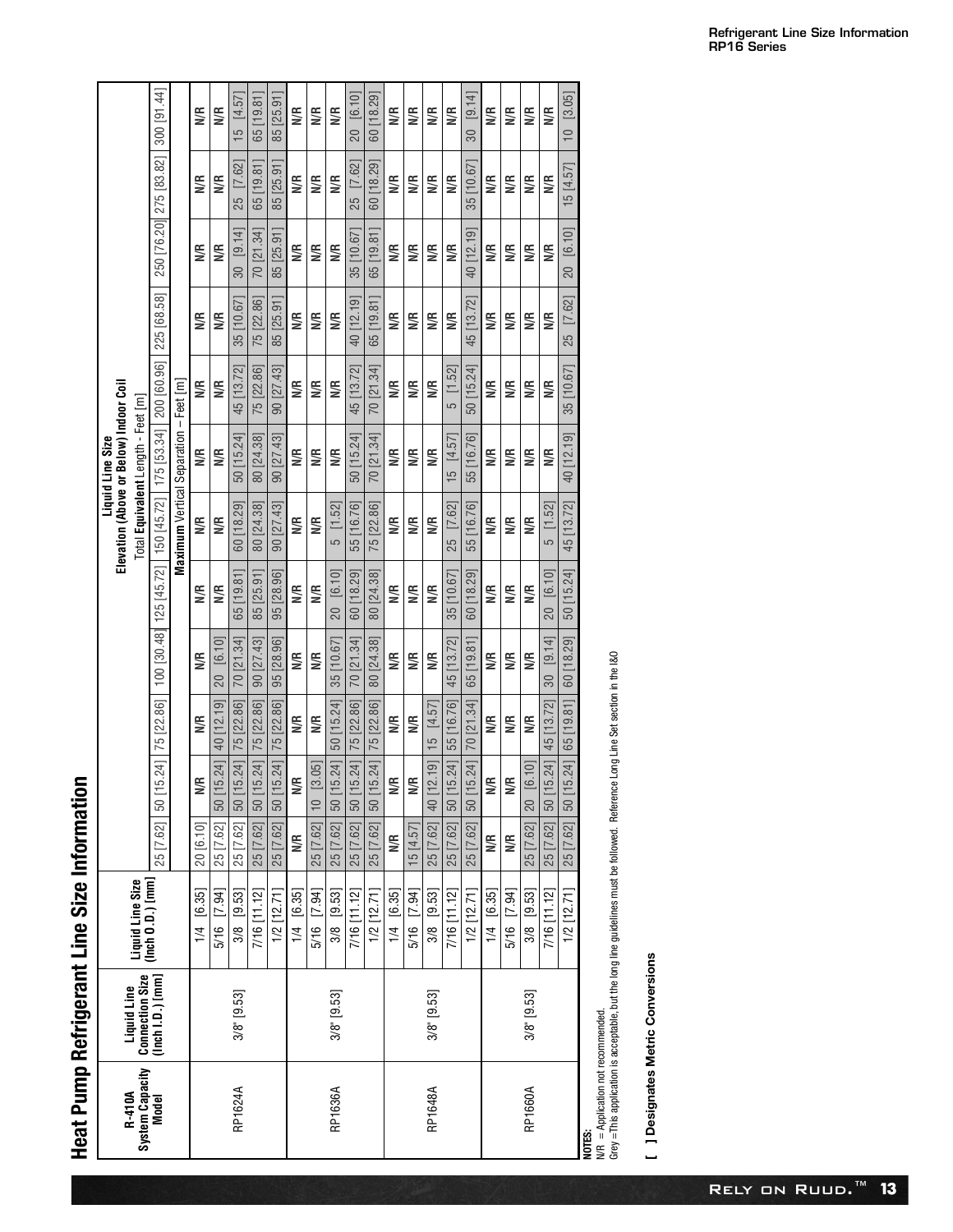| ו<br>ו      |
|-------------|
| j           |
| į           |
| Ξ<br>۱<br>í |
| 1<br>l      |

| R-410A System<br>Capacity Model | Vapor Line                          | Vapor Line Size        |            |               |                          |                |                | Total Equivalent Length - Feet [m] | Vapor Line Selection Chart<br>Capacity Multiplier Table |             |                         |             |                |                    |
|---------------------------------|-------------------------------------|------------------------|------------|---------------|--------------------------|----------------|----------------|------------------------------------|---------------------------------------------------------|-------------|-------------------------|-------------|----------------|--------------------|
|                                 | Connection Size<br>(Inch I.D.) [mm] | $($ Inch $0. D.$ ) [mm | 25 [7.62]  | 50 [15.24]    | [22.86]<br>$\frac{1}{2}$ | 100 [30.48]    | [45.72]<br>125 | 150 [45.72]                        | 175 [53.34]                                             | 200 [60.96] | 58]<br><u>68</u><br>225 | 250 [76.20] | [83.82]<br>275 | [91.44]<br>$-3001$ |
|                                 |                                     | 5/8 [15.88]            | 0.99       | 1.00          | 0.97                     | 56<br>ö        | 0.96           | 95<br>ö                            | 0.94                                                    | 0.95        | 0.94                    | S.<br>6     | 0.92           | 0.92               |
|                                 |                                     | 3/4 [19.05]            | 1.00       | 0.99          | 0.99                     | ඝ<br>ö         | $\frac{8}{1}$  | œ.<br>ö                            | 0.99                                                    | 0.98        | 0.99                    | 3<br>ö      | 0.97           | 0.97               |
| RP1624A                         | 3/4" [19.06]                        | 7/8 [22.23]            | 1.00       | 00.1          | $\frac{8}{10}$           | S <sub>1</sub> | 0.99           | œ.<br>ö                            | 0.99                                                    | 0.99        | 0.99                    | 0.99        | $\frac{00}{1}$ | $\frac{8}{100}$    |
|                                 |                                     | 1 [25.4]               | <b>N/R</b> | <b>N/R</b>    | ¶∕k                      | <b>WR</b>      | <b>WR</b>      | <b>WR</b>                          | <b>WR</b>                                               | ¶∕k         | <b>WR</b>               | <b>WR</b>   | ¶∕k            | ¶∕k                |
|                                 |                                     | 1-1/8 [28.58]          | <b>N/R</b> | WR            | <b>WR</b>                | ¶∕k            | <b>WR</b>      | ¶∕k                                | ¶∕k                                                     | ¶∕k         | ¶∕k                     | <b>WR</b>   | ¶∕k            | ¶∕k                |
|                                 |                                     | 5/8 [15.88]            | 0.98       | 0.96          | 0.95                     | <u>යි</u><br>ö | 0.92           | 5<br>ö                             | <b>WR</b>                                               | <b>WR</b>   | <b>WR</b>               | <b>WR</b>   | <b>WR</b>      | ¶∕k                |
|                                 |                                     | 3/4 [19.05]            | 0.99       | 0.99          | 0.98                     | 92<br>ö        | 0.97           | 96<br>ö                            | ¶∕k                                                     | ¶∕k         | ¶∕k                     | <b>WR</b>   | <b>WR</b>      | ¶∕k                |
| RP1636A                         | 3/4" [19.06]                        | 7/8 [22.23]            | 1.00       | 0.99          | 0.99                     | ஐ<br>d         | 0.99           | 0.98                               | <b>WR</b>                                               | ¶∕k         | <b>WR</b>               | <b>N/R</b>  | <b>WR</b>      | <b>WR</b>          |
|                                 |                                     | 1 [25.4]               | 1.00       | 1.00          | 100                      | ஐ<br>ö         | 0.99           | 0.99                               | <b>WR</b>                                               | <b>WR</b>   | ¶∕k                     | <b>WR</b>   | <b>WR</b>      | ¶∕k                |
|                                 |                                     | 1-1/8 [28.58]          | WR.        | l∰            | S                        | S              | S              | ¶∕k                                | <b>WR</b>                                               | <b>SE</b>   | <b>SE</b>               | <b>WR</b>   | ¶∕k            | S                  |
|                                 |                                     | 5/8 [15.88]            | 0.98       | 0.96          | 0.94                     | ¶∕k            | <b>WR</b>      | <b>WR</b>                          | <b>WR</b>                                               | <b>WR</b>   | ¶∕k                     | ¶∕R         | <b>WR</b>      | ¶∕k                |
|                                 |                                     | 3/4 [19.05]            | 1.00       | 0.99          | 0.98                     | S              | S              | S                                  | УÆ                                                      | S           | S                       | S           | S              | S                  |
| RP1648A                         | 7/8" [22.23]                        | 7/8 [22.23]            | 1.00       | $\frac{0}{1}$ | 1.00                     | S              | S              | S                                  | ¶∕k                                                     | S           | S                       | ¶∕k         | <b>\e</b>      | ¶∕k                |
|                                 |                                     | 1 [25.4]               | WR         | WR.           | УÆ                       | WR.            | WR.            | ¶∕k                                | <b>WR</b>                                               | WR          | WR.                     | <b>WR</b>   | ¶∕k            | WR.                |
|                                 |                                     | $1 - 1/8$ [28.58]      | <b>N/R</b> | WR.           | <b>M</b>                 | <b>WR</b>      | <b>WR</b>      | <b>WR</b>                          | <b>WR</b>                                               | <b>WR</b>   | <b>WR</b>               | <b>WR</b>   | WR.            | WR.                |
|                                 |                                     | 5/8 [15.88]            | 0.96       | 0.93          | S                        | S              | S              | <b>NR</b>                          | ¶∕k                                                     | <b>WR</b>   | ¶∕k                     | ¶∕k         | ¶∕k            | ¶∕k                |
|                                 |                                     | 3/4 [19.05]            | 0.99       | 0.97          | WR                       | <b>N/R</b>     | WR.            | <b>N/R</b>                         | <b>N/R</b>                                              | <b>WR</b>   | WR                      | <b>SE</b>   | WR             | <b>WR</b>          |
| RP1660A                         | 7/8" [22.23]                        | 7/8 [22.23]            | 1.00       | 0.99          | <b>WR</b>                | <b>WR</b>      | <b>WR</b>      | <b>WR</b>                          | <b>N/R</b>                                              | <b>WR</b>   | <b>WR</b>               | <b>SE</b>   | <b>WR</b>      | <b>WR</b>          |
|                                 |                                     | 1 [25.4]               | 1.00       | 1.00          | <b>WR</b>                | <b>WR</b>      | <b>WR</b>      | <b>WR</b>                          | <b>WR</b>                                               | <b>WR</b>   | <b>WR</b>               | <b>WR</b>   | <b>WR</b>      | WR                 |
|                                 |                                     | $1 - 1/8$ [28.58]      | WR.        | WЯ            | <b>WR</b>                | ¶∕k            | WR.            | ¶∕k                                | WR                                                      | <b>WR</b>   | WR                      | ¶∕k         | ¶∕k            | WR                 |

N/R = Application not recommended.

**NOTES:**<br>N/R = Application not recommended.<br>Grey =This application is acceptable, but the long line guidelines must be followed. Reference Long Line Set section in the I&O Grey =This application is acceptable, but the long line guidelines must be followed. Reference Long Line Set section in the I&O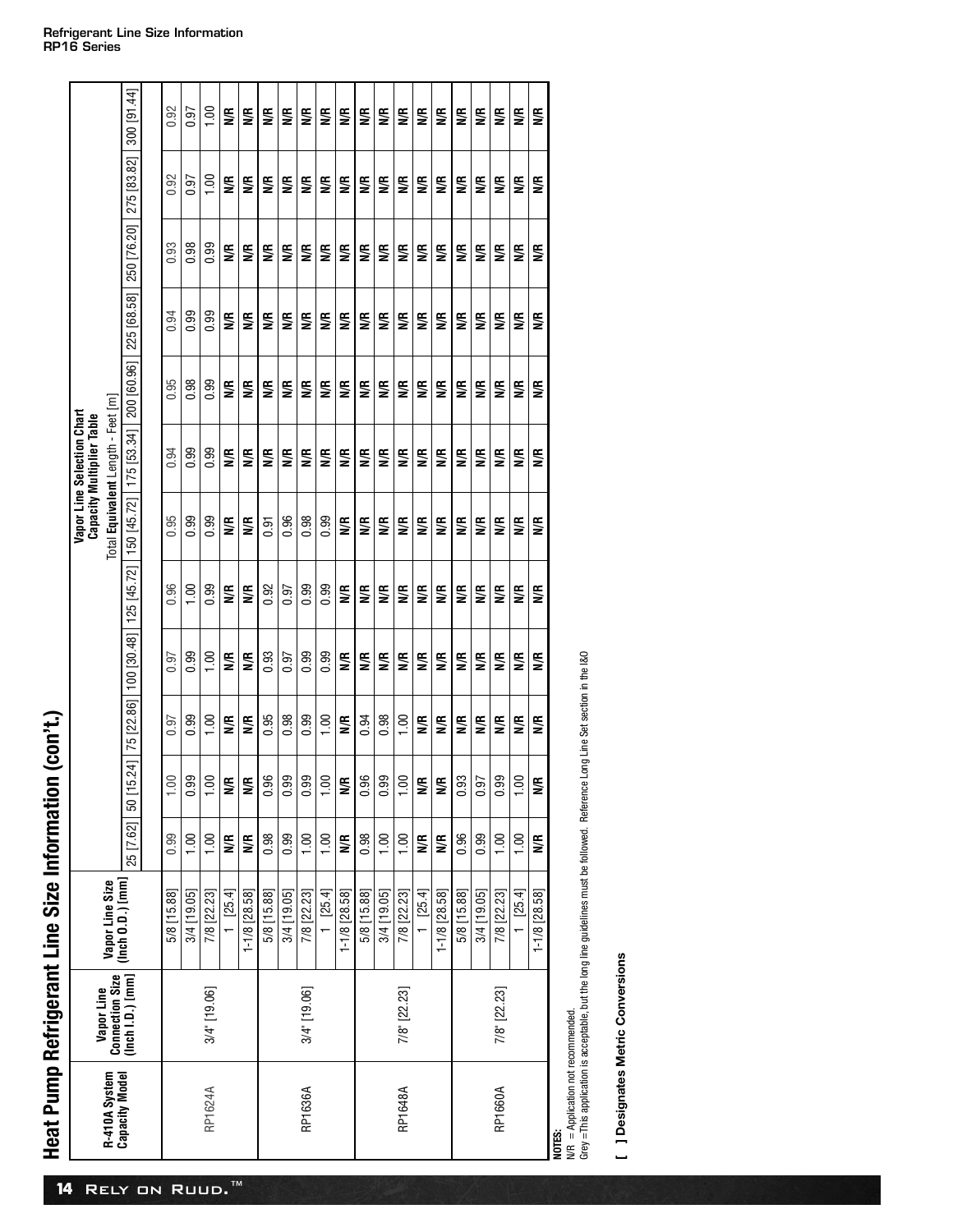Performance Data @ AHRI Standard Conditions - Heat Pump **Performance Data @ AHRI Standard Conditions – Heat Pump**

|              | High Sales Volume Tested Combination (HSVTC)         |                                     |                                   |                                 |               |                |                     |                                             |                  |                                                          |                  |                   |
|--------------|------------------------------------------------------|-------------------------------------|-----------------------------------|---------------------------------|---------------|----------------|---------------------|---------------------------------------------|------------------|----------------------------------------------------------|------------------|-------------------|
| Jutdoor<br>Ë | Air Handler                                          | Total Capacity<br><b>BTU/H [KW]</b> | <b>BTU/H [kW]</b><br>Net Sensible | <b>STU/H IKW,</b><br>Net Latent | <b>SEER</b>   | 臣              | Indoor<br>CFM [L/s] | Heating Capacity<br>BTU/H [kW]<br>47 Degree | 47 Degree<br>COP | <b>Heating Capacit</b><br><b>BTU/H [KW]</b><br>17 Degree | l7 Degree<br>COP | Region<br>IV HSPF |
|              | RP1624AJ2   RH2V2421MTAN   24000 [7.0]   17600 [5.2] |                                     |                                   | 6400 [1.9]   16.00   13.00      |               |                | 825 [389.4]         | 22600 [6.6]                                 | 3.94             | 4500 [4.2]                                               | 2.70             | $\frac{0}{9}$     |
|              | RP1636AJ2   RH2V3621MTAN                             | $10000$ [10.6]                      | $[7.7]$ 26400 $[7.7]$             | 9600 [2.8]                      | 16.00         | $13.00 + 12.0$ | 1225 [578.1]        | 34200 [10.0]                                | 3.70             | 21600 [6.3]                                              | 2.54             | 0.00              |
|              | RP1648AJ2 RH2V4821MTAN                               | $47000$ [13.8]                      | [10.8]                            | 11200 [3.3]                     | 16.00   12.50 |                | 1650 [778.7]        | 45000 [13.2]                                | 3.74             | 29800 [8.7]                                              | 2.70             | 0.00              |
|              | RP1660AJ2   RH2V6024STAN                             | 57000 [16.7]   41700 [12.2]         |                                   | 16300 [4.8]                     | $16.00$ 12.50 |                | 1725 [814.1]        | 55000 [16.1]                                | 3.80             | 35600 [10.4]                                             | 2.74             | 0.00              |
|              |                                                      |                                     |                                   |                                 |               |                |                     |                                             |                  |                                                          |                  |                   |

|                 | U802V: Ultra 2-Stage 80% ECM Furnace Ratings |             |                              |                           |                                 |             |       |                     |                                                    |                  |                                                    |                  |                   |
|-----------------|----------------------------------------------|-------------|------------------------------|---------------------------|---------------------------------|-------------|-------|---------------------|----------------------------------------------------|------------------|----------------------------------------------------|------------------|-------------------|
| Outdoor<br>Unit | Furnace                                      | Indoor Coil | Total Capacity<br>BTU/H [KW] | Sensible<br>U/H [KW]<br>들 | <b>BTU/H [kW]</b><br>Net Latent | <b>SEER</b> | 뜺     | Indoor CFM<br>[1/s] | Heating Capacity<br><b>BTU/H IKWI</b><br>47 Degree | 47 Degree<br>COP | Heating Capacity<br><b>BTU/H IKWI</b><br>17 Degree | 17 Degree<br>COP | IV HSPF<br>Region |
| RP1624AJ2       | U802VA075317M                                | RCF2417MTA  | $[7.0]$<br>24000             | 600 [4.3]<br>₹            | 6400 [1.9]                      | 16.00       | 13.00 | 850 [401.2]         | 22600 [6.6]                                        | 3.84             | [4.3]<br>14700                                     | 2.66             | 0.6               |
|                 |                                              | RCF2421MTA  | 24000 [7.0]                  | 600 [4.3]<br>후            | 6400 [1.9]                      | 16.00       | 13.00 | 850 [401.2]         | [6.7]<br>23000                                     | 3.84             | $\begin{bmatrix} 4.3 \end{bmatrix}$<br>14700       | 2.66             | $\frac{8}{9}$     |
| RP1624AJ2       | U802VA075317Z                                | RCF2417MTA  | 24000 [7.0]                  | 700 [4.3]<br>⋣            | 6400 [1.9]                      | 16.00       | 13.00 | 875 [413.0]         | [6.6]<br>22600                                     | 3.80             | [4.3]<br>14800                                     | 2.60             | ອ<br>ອ            |
|                 |                                              | RCF2421MTA  | 24000 [7.0]                  | 700 [4.3]<br>⋣            | 6400 [1.9]                      | 16.00       | 13.00 | 875 [413.0]         | 23000 [6.7]                                        | 3.80             | [4.3]<br>14800                                     | 2.60             | $\frac{8}{9}$     |
| RP1636AJ2       | U802VA050317M                                | RCF3621MTA  | 36000 [10.6]                 | 500 [4.8]<br>قب           | 9600 [2.8]                      | 15.00       | 12.00 | $175$ [554.5]       | 34400 [10.1]                                       | 3.60             | 64<br>22000                                        | 2.50             | ទ<br>ទ            |
| RP1636AJ2       | U802VA075317M                                | RCF3621MTA  | 36000 [10.6]                 | 19000 [5.6]               | 9600 [2.8]                      | 15.00       | 12.50 | 1150 [542]          | 34000 [10.0]                                       | 3.66             | [6.3]<br>21600                                     | 2.50             | $\frac{8}{9}$     |
| RP1636AJ2       | U802VA075317Z                                | RCF3621MTA  | 36000 [10.6]                 | 19000 [5.6]               | 9600 [2.8]                      | 15.00       | 12.50 | 200   566.3         | 34400 [10.1]                                       | 3.60             | $6.4$ ]<br>22000                                   | 2.50             | $\frac{8}{9}$     |
|                 |                                              | RCF3621MTA  | 36000 [10.6]                 | 19000 [5.6]               | 9600 [2.8]                      | 16.00       | 13.00 | $225$ [578.1        | 34200 [10.0]                                       | 3.70             | 6.3<br>21600                                       | 2.54             | $\frac{8}{9}$     |
| RP1636AJ2       | U802VA075421M                                | RCF3624MTA  | 36000 [10.6]                 | 19000 [5.6]               | 9600 [2.8]                      | 16.00       | 13.00 | 225   578.1         | 34200 [10.0]                                       | 3.70             | [6.3]<br>21600                                     | 2.54             | 8.00              |
| RP1636AJ2       | U802VA075421Z                                | RCF3621MTA  | 36000 [10.6]                 | 19400 [5.7]               | 9600 [2.8]                      | 15.00       | 12.50 | 1250 [589.9]        | 34400 [10.1]                                       | 3.66             | [6.4]<br>21800                                     | 50               | 0.6               |
|                 |                                              | RCF3624MTA  | 36000 [10.6]                 | 19400 [5.7]               | 9600 [2.8]                      | 15.00       | 12.50 | 250 [589.9]         | 34400 [10.1]                                       | 3.66             | 64<br>21800                                        | 2.50             | S.G               |
| RP1636AJ2       | U802VA100521M                                | RCF3621MTA  | 36000 [10.6]                 | 19000 [5.6]               | 9600 [2.8]                      | 16.00       | 13.00 | 1250 [589.9]        | 34200 [10.0]                                       | 3.76             | 21600 [6.3]                                        | 2.54             | $\frac{8}{9}$     |
|                 |                                              | RCF3624MTA  | 36000 [10.6]                 | 19000 [5.6]               | 9600 [2.8]                      | 16.00       | 13.00 | 1250 [589.9]        | 34200 [10.0]                                       | 3.76             | [6.3]<br>21600                                     | 54<br>نہ         | $\frac{8}{9}$     |
| RP1636AJ2       | U802VA100521Z                                | RCF3624MTA  | 36000 [10.6]                 | 20200 [5.9]               | 9600 [2.8]                      | 15.00       | 12.50 | 250 [589.9]         | 34400 [10.1]                                       | 3.66             | 64<br>21800                                        | 2.54             | $\frac{8}{9}$     |
| RP1636AJ2       | U802VA125524M                                | RCF3624MTA  | 36000 [10.6]                 | 19600 [5.7]               | 9600 [2.8]                      | 16.00       | 13.00 | 250 [589.9]         | 34200 [10.0]                                       | 3.76             | $\begin{bmatrix} 6.3 \end{bmatrix}$<br>21600       | 2.54             | $\frac{8}{9}$     |
| RP1648AJ2       | U802VA075421M                                | RCF4821MTA  | 48000 [14.1]                 | 27100 [7.9]               | 11200 [3.3]                     | 15.00       | 12.50 | 1600   755.1        | 45000 [13.2]                                       | 3.80             | [8.7]<br>29600                                     | 2.76             | 0.6               |
| RP1648AJ2       | U802VA075421Z                                | RCF4821MTA  | 48000 [14.1]                 | [6.7]006<br>Š.            | 11800 [3.5]                     | 15.00       | 12.00 | 1600 [755.1         | 45500 [13.3]                                       | 3.70             | $\left[ 8.8 \right]$<br>30000                      | 2.66             | S.G               |
| RP1648AJ2       | U802VA100521M                                | RCF4821MTA  | 48000 [14.1]                 | 300 [8.0]<br>27           | 11200 [3.3]                     | 15.00       | 12.50 | ణ<br>575 [743.      | 44500 [13.0]                                       | 3.84             | [8.6]<br>29200                                     | 2.76             | $\frac{8}{9}$     |
| RP1648AJ2       | U802VA100521Z                                | RCF4821MTA  | 48000 [14.1]                 | 26600 [7.8]               | 2100  3.5                       | 15.00       | 12.50 | 1550 [731.5]        | 44500 [13.0]                                       | 3.76             | [8.6]<br>29400                                     | 2.70             | $\frac{8}{9}$     |
| RP1660AJ2       | U802VA075421M                                | RCF6024STA  | 57000 [16.7]                 | 30900 [9.1]               | 6300 [4.8]                      | 15.00       | 11.50 | 1725   814.1        | 56000 [16.4]                                       | 3.70             | 36200 [10.6]                                       | 2.70             | $\frac{8}{9}$     |
| RP1660AJ2       | U802VA100521M                                | RCF6024STA  | 57500 [16.9]                 | 30900 [9.1                | 16300 [4.8]                     | 15.00       | 12.00 | 1725   814.1        | 56000 [16.4]                                       | 3.80             | 36000 [10.6]                                       | 2.76             | 0.6               |
| RP1660AJ2       | U802VA100521Z                                | RCF6024STA  | 57000 [16.7]                 | 300 [8.9]<br>န္တ          | 6300 [4.8]                      | 15.00       | 11.50 | 1750   825.9        | 56000 [16.4]                                       | 3.70             | 36400 [10.7]                                       | 2.70             | 0.6               |
| RP1660AJ2       | U802VA125524M                                | RCF6024STA  | 57500 [16.9]                 | 100 [9.1]<br>रू           | 5900 [4.7]                      | 15.00       | 12.00 | 1775   837.7        | 56000 [16.4]                                       | 3.80             | 36000 [10.6]                                       | 2.76             | S.G               |
| RP1660AJ2       | U802VA125524Z                                | RCF6024STA  | 57000 [16.7]                 | 30900 [9.1]               | 16300 [4.8]                     | 15.00       | 11.50 | 1725   814.1        | 56000 [16.4]                                       | 3.70             | 36200 [10.6]                                       | 2.70             | 8.ie              |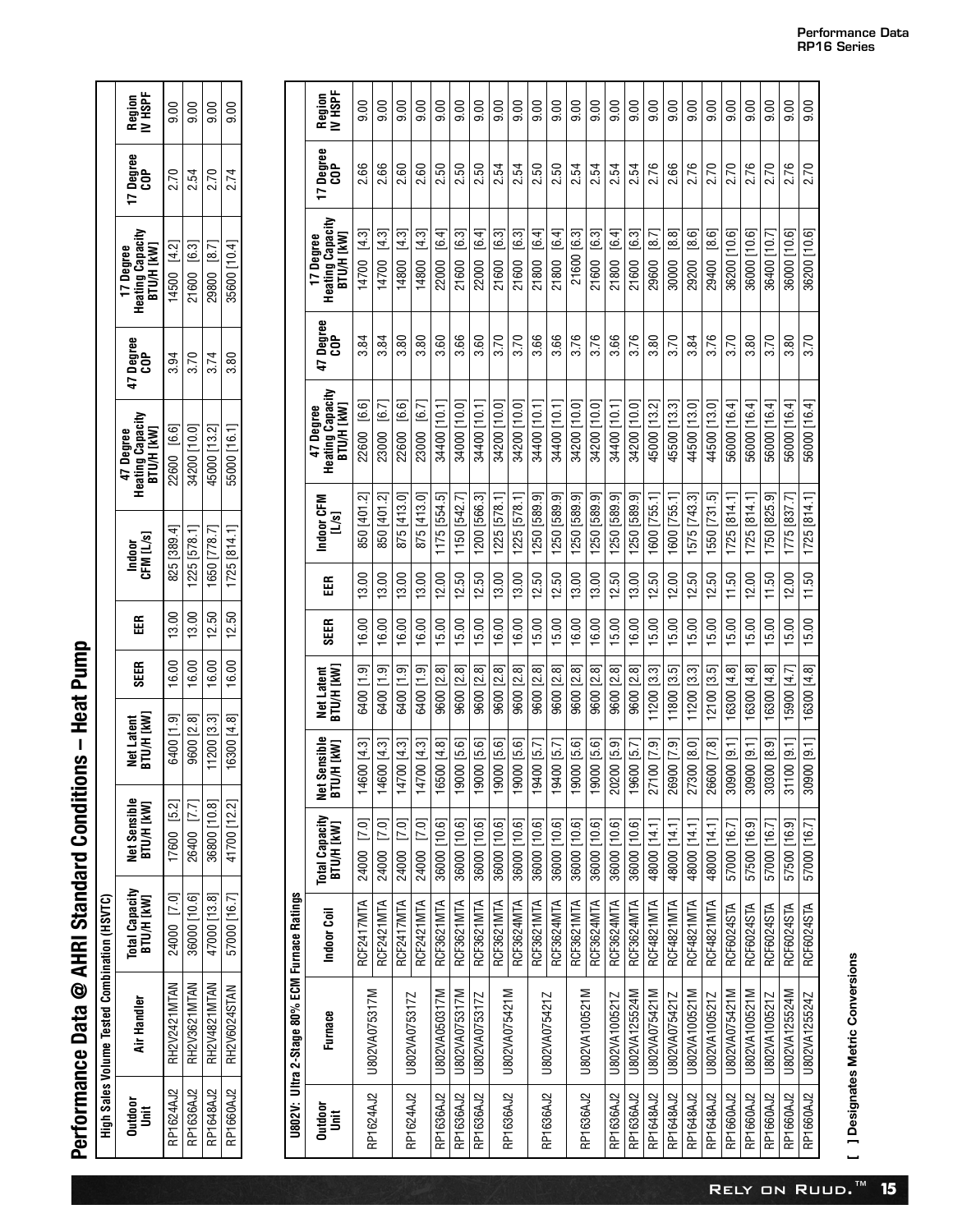|                 | U96V: 96% AFUE 2-stage Variable Speed Multipoise Gas Furnace Ratings |                   |                                     |                                         |                          |             |       |                         |                                                    |                  |                                             |                  |                         |
|-----------------|----------------------------------------------------------------------|-------------------|-------------------------------------|-----------------------------------------|--------------------------|-------------|-------|-------------------------|----------------------------------------------------|------------------|---------------------------------------------|------------------|-------------------------|
| Outdoor<br>Unit | Furnace                                                              | Indoor Coil       | Total Capacity<br><b>BTU/H [kW]</b> | Sensible<br>J/H [KW]<br><b>BLD</b><br>ğ | BTU/H [kw]<br>Net Latent | <b>SEER</b> | EE    | Indoor CFM<br><u>ای</u> | Heating Capacity<br><b>BTU/H [kW]</b><br>47 Degree | 47 Degree<br>COP | Heating Capacity<br>BTU/H [kW]<br>17 Degree | 17 Degree<br>COP | <b>N HSPF</b><br>Region |
| RP1624AJ2       | U96VA0402317M                                                        | <b>RCF2417MTA</b> |                                     | 00[4.3]<br>147                          | 6400 [1.9]               | 16.00       | 13.00 | 875 [413.0]             | 23000 [6.7]                                        | 3.80             | [4.3]<br>14800                              | 2.60             | 000                     |
|                 |                                                                      | RCF2421MTA        | 24000 [7.0]                         | $[6.1]$ 00<br>147                       | 6400 [1.9]               | 16.00       | 13.00 | 875 [413.0]             | 23000 [6.7]                                        | 3.80             | [4.3]<br>14800                              | 2.60             | 000                     |
| RP1624AJ2       |                                                                      | RCF2417MTA        | 24000 [7.0]                         | 14300 [4.2]                             | 6400 [1.9]               | 16.00       | 13.00 | 775 [365.8]             | 23000 [6.7]                                        | 3.76             | $14500$ [4.2]                               | 2.54             | 000                     |
|                 | U96VA0602317M                                                        | <b>RCF2421MTA</b> | 24000 [7.0]                         | 14300 [4.2]                             | 6400 [1.9]               | 16.00       | 13.00 | 775 [365.8]             | 22600 [6.6]                                        | 3.76             | $14500$ [4.2]                               | 2.54             | $\frac{5}{2}$           |
| RP1624AJ2       | U96VA0702317M                                                        | RCF2417MTA        | 24000 [7.0]                         | [6.4]<br>147                            | 6400 [1.9]               | 16.00       | 13.00 | 875 [413.0]             | 23000 [6.7]                                        | 3.80             | [4.3]<br>14800                              | 2.60             | 000                     |
|                 |                                                                      | RCF2421MTA        | 24000 [7.0]                         | 700[4.3]<br>147                         | 6400 [1.9]               | 16.00       | 13.00 | 875 [413.0]             | 23000 [6.7]                                        | 3.80             | $14800$ [4.3]                               | 2.60             | 0.00                    |
| RP1636AJ2       | U96VA0402317M                                                        | RCF3621MTA        | 36000 [10.6]                        | 700 [5.5]<br>187                        | 9600 [2.8]               | 15.00       | 12.50 | 1125 [530.9]            | 34000 [10.0]                                       | 3.60             | $[6.3]$<br>21600                            | 246              | 8.00                    |
| RP1636AJ2       | U96VA0602317M                                                        | RCF3621MTA        | 36000 [10.6]                        | 00[4.8]<br>165                          | 9600 [2.8]               | 15.00       | 12.00 | 1200 [566.3]            | 34600 [10.1]                                       | 3.60             | $[6.4]$<br>22000                            | 2.50             | 8.50                    |
| RP1636AJ2       | U96VA0702317M                                                        | RCF3621MTA        | 36000 [10.6]                        | 19000 [5.6]                             | 9600 [2.8]               | 15.00       | 12.50 | 1150   542.7            | 34200 [10.0]                                       | 3.60             | $[6.3]$<br>21600                            | 2.50             | 0.00                    |
|                 |                                                                      | RCF3621MTA        | 36000 [10.6]                        | [5.7]<br>$\frac{1}{9}$                  | 9600 [2.8]               | 15.00       | 12.50 | 1225   578.1            | 34400 [10.1]                                       | 3.66             | [6.4]<br>21800                              | 2.50             | $\frac{8}{3}$           |
| RP1636AJ2       | U96VA0852521M                                                        | RCF3624MTA        | 36000 [10.6]                        | $-100$ [5.7]<br>$\frac{1}{94}$          | 9600 [2.8]               | 15.00       | 12.50 | 1225 [578.1             | 34400 [10.1]                                       | 3.66             | [6.4]<br>21800                              | 2.50             | 000                     |
| RP1636AJ2       |                                                                      | RCF3621MTA        | 36000 [10.6]                        | 19400 [5.7]                             | 9600 [2.8]               | 15.00       | 12.50 | 1225 [578.1             | 34400 [10.1]                                       | 3.66             | [6.4]<br>21800                              | 2.54             | 000                     |
|                 | U96VA1002521M                                                        | RCF3624MTA        | 36000 [10.6]                        | [5.7]<br>$\frac{1}{9}$                  | 9600 [2.8]               | 15.00       | 12.50 | 1225   578.1            | 34400 [10.1]                                       | 3.66             | [6.4]<br>21800                              | 2.54             | 00.6                    |
| RP1636AJ2       | U96VA1152524M                                                        | RCF3624MTA        | 36000 [10.6]                        | 00 [5.6]<br>ခဲ့                         | 9600 [2.8]               | 16.00       | 13.00 | 1225 [578.1             | 34200 [10.0]                                       | 3.70             | [6.3]<br>21600                              | 2.54             | 000                     |
| RP1648AJ2       | U96VA0852521M                                                        | RCF4821MTA        | 48000 [14.1]                        | 21000 [6.2]                             | 11200 [3.3]              | 15.00       | 11.50 | 1575 [743.3]            | 45500 [13.3]                                       | 3.66             | [8.9]<br>30200                              | 2.66             | 8.50                    |
| RP1648AJ2       | U96VA1002521M                                                        | RCF4821MTA        | 47500 [13.9]                        | 25600 [7.5]                             | 13100 [3.8]              | 15.00       | 12.00 | 1550 [731.5]            | 43500 [12.7]                                       | 3.66             | 28600 [8.4]                                 | 2.60             | 8.00                    |
| RP1660AJ2       | U96VA1002521M                                                        | RCF6024STA        | 56500 [16.6]                        | 0018.6<br>293                           | 17100 [5.0]              | 15.00       | 11.50 | 1625 [766.9]            | 55500 [16.3]                                       | 3.70             | 35800 [10.5]                                | 2.66             | 000                     |
| RP1660AJ2       | U96VA1152524M                                                        | RCF6024STA        | 57000 [16.7]                        | 800 [8.9]<br>303                        | 16300 [4.8]              | 15.00       | 12.00 | 1725 814.1              | 56000 [16.4]                                       | 3.76             | 36200 [10.6]                                | 2.70             | 0.00                    |
|                 |                                                                      |                   |                                     |                                         |                          |             |       |                         |                                                    |                  |                                             |                  |                         |

Performance Data @ AHRI Standard Conditions - Heat Pump (con't.) **Performance Data @ AHRI Standard Conditions – Heat Pump (con't.)**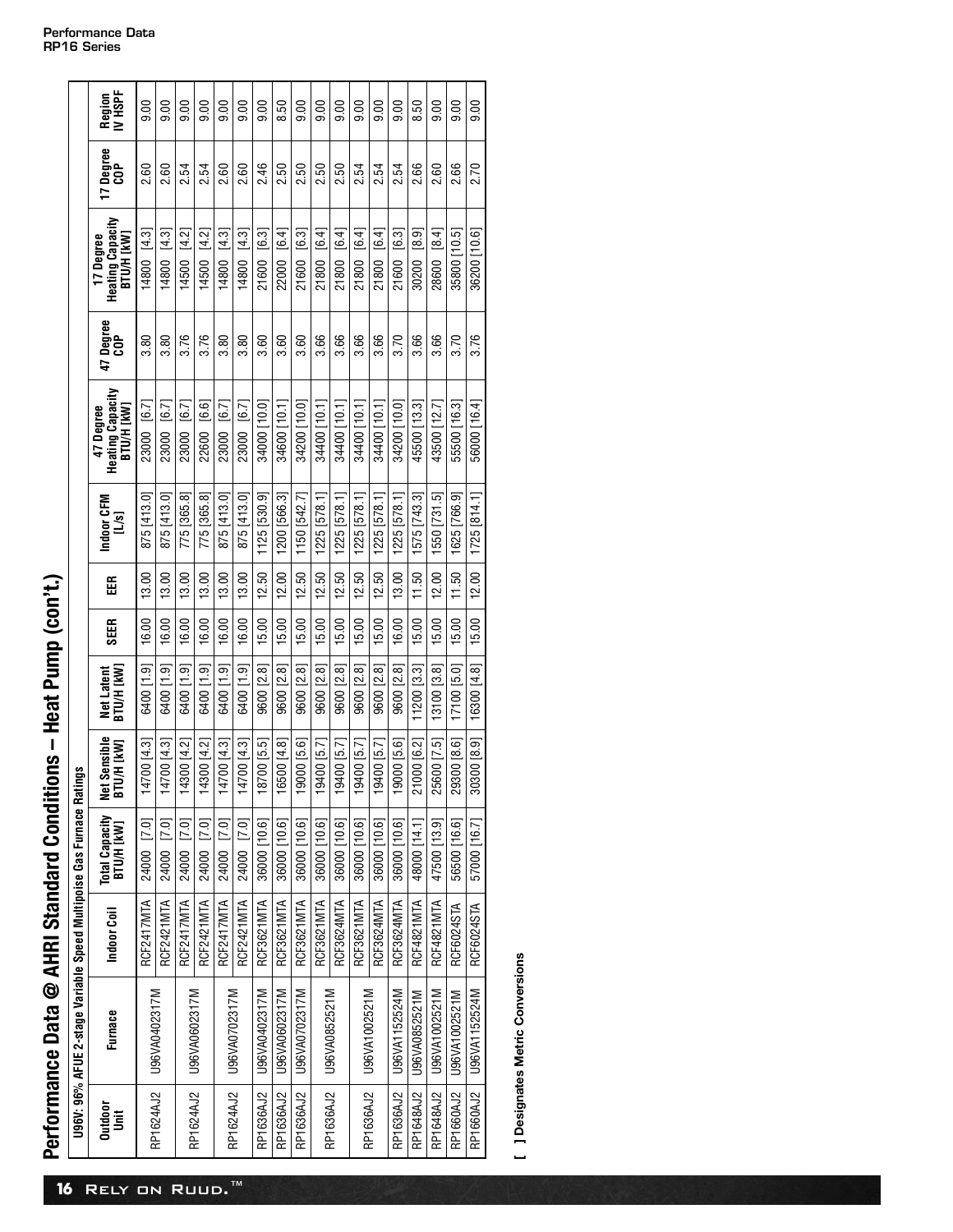| j                                            |
|----------------------------------------------|
|                                              |
|                                              |
|                                              |
|                                              |
|                                              |
|                                              |
|                                              |
|                                              |
|                                              |
|                                              |
|                                              |
|                                              |
|                                              |
|                                              |
| ء<br>+                                       |
|                                              |
|                                              |
|                                              |
|                                              |
|                                              |
|                                              |
| וא – הפּמו <b>ד</b> י                        |
|                                              |
|                                              |
|                                              |
|                                              |
|                                              |
|                                              |
| $\frac{1}{2}$<br>i                           |
|                                              |
|                                              |
|                                              |
|                                              |
|                                              |
|                                              |
|                                              |
|                                              |
|                                              |
|                                              |
|                                              |
|                                              |
|                                              |
|                                              |
|                                              |
|                                              |
|                                              |
|                                              |
|                                              |
|                                              |
|                                              |
|                                              |
|                                              |
|                                              |
|                                              |
| i<br>C<br>D                                  |
|                                              |
|                                              |
|                                              |
|                                              |
|                                              |
| Performance Data @ AHRI Str<br>$\frac{1}{2}$ |
|                                              |
|                                              |
|                                              |
|                                              |
|                                              |
|                                              |
|                                              |
|                                              |
|                                              |
|                                              |
|                                              |
|                                              |
|                                              |
|                                              |
|                                              |
|                                              |
|                                              |
|                                              |
|                                              |

|                                                                    | IV HSPF<br>Region                                 | 00.6           | $\frac{8}{20}$      | 0.6                       | 0.00                    | 0.00           | 000             | S.G                                          | 8.50                            | 0.00             | 00.6              | 000                | 000                        | 0.6                 | 0.00            | 0.00             | $\frac{8}{20}$   | 000            | 0.00           | $\frac{8}{9}$  | 000               | 000               | 0.00           | 000               | 0.00            | $\frac{8}{20}$ | 0.00           |
|--------------------------------------------------------------------|---------------------------------------------------|----------------|---------------------|---------------------------|-------------------------|----------------|-----------------|----------------------------------------------|---------------------------------|------------------|-------------------|--------------------|----------------------------|---------------------|-----------------|------------------|------------------|----------------|----------------|----------------|-------------------|-------------------|----------------|-------------------|-----------------|----------------|----------------|
|                                                                    | 17 Degree<br>COP                                  | 2.54           | 2.54                | 2.54                      | 2.60                    | 2.60           | 2.60            | 2.60                                         | 510                             | 2.50             | 2.50              | 2.50               | 2.50                       | 2.50                | 2.54            | 2.54             | 2.54             | 2.54           | 2.54           | 2.54           | 2.66              | 2.60              | 2.60           | 2.66              | 2.66            | 2.70           | 2.70           |
|                                                                    | Heating Capacity<br>17 Degree<br><b>BTU/H [kW</b> | [4.2]<br>14500 | $[4.2]$<br>14500    | [4.2]<br>14500            | $[4.3]$<br>14800        | [4.3]<br>14800 | [4.3]<br>14800  | $\begin{bmatrix} 4.3 \end{bmatrix}$<br>14800 | $[6.2]$<br>21200                | $[6.3]$<br>21600 | 6.4<br>21800      | [6.4]<br>21800     | [6.4]<br>21800             | [6.4]<br>21800      | [6.4]<br>21800  | [6.4]<br>21800   | [6.4]<br>21800   | [6.4]<br>21800 | [6.3]<br>21600 | [6.3]<br>21600 | [8.7]<br>29800    | [8.4]<br>28600    | [8.4]<br>28600 | 36800 [10.8]      | 36800 [10.8]    | 36200 [10.6]   | 36200 [10.6]   |
|                                                                    | 47 Degree<br>COP                                  | 3.76           | 3.76                | 3.76                      | 3.80                    | 3.80           | 3.80            | 3.80                                         | 3.50                            | 3.60             | 3.66              | 3.66               | 3.66                       | 3.66                | 3.66            | 3.66             | 3.66             | 3.66           | 3.70           | 3.70           | 3.76              | 3.66              | 3.66           | 3.66              | 3.66            | 3.76           | 3.76           |
|                                                                    | Heating Capacity<br>47 Degree<br><b>BTU/H IKW</b> | 22600 [6.6]    | <u>آ6ج</u><br>22600 | $\overline{6.7}$<br>23000 | $\overline{5}$<br>23000 | [6.7]<br>23000 | [6.7]<br>23000  | $\overline{6.7}$<br>23000                    | [9.8]<br>33400                  | 34200 [10.0]     | 34400 [10.1]      | 34400 [10.1        | 34400 [10.1]               | 34400 [10.1         | 34400 [10.1     | 34400 [10.1      | 34400 [10.1      | 34400 [10.1    | 34200 [10.0]   | 34200 [10.0]   | 45000 [13.2]      | 43500 [12.7       | 43500 [12.7]   | 56500 [16.6]      | 56500 [16.6]    | 56000 [16.4]   | 56000 [16.4]   |
|                                                                    | Indoor CFM<br>[L/s]                               | 775 [365.8]    | 775 1365.8          | 775 [365.8]               | 875 [413.0]             | 375 [413.0]    | 875 [413.0]     | 875 [413.0]                                  | 050 [495.5]                     | 1150 542.7       | 225 [578.1        | 225 [578.1         | 225 [578.1]                | 225 [578.1          | 225 [578.1]     | 225 [578.1]      | 225 [578.1]      | 225 [578.1]    | 1225 [578.1    | 225 [578.1]    | 1575 743.3        | 550 [731.5]       | 550 [731.5]    | 625 [766.9]       | 625 [766.9]     | 725 814.1      | $1725$ [814.1] |
|                                                                    | 띖                                                 | 13.00          | 13.00               | 3.00                      | 13.00                   | <b>13.00</b>   | 13.00           | 3.00                                         | 12.50                           | <b>2.50</b>      | 12.50             | 2.50               | <b>2.50</b>                | <b>12.50</b>        | 2.50            | <b>2.50</b>      | 12.50            | <b>12.50</b>   | 3.00           | 3.00           | 2.00              | 12.00             | 2.00           | 11.50             | 11.50           | 12.00          | 12.00          |
|                                                                    | <b>SEER</b>                                       | 16.00          | 16.00               | 16.00                     | 16.00                   | 16.00          | 16.00           | 16.00                                        | 15.00                           | 15.00            | 15.00             | 15.00              | 15.00                      | 15.00               | 15.00           | 15.00            | 15.00            | 15.00          | 16.00          | 16.00          | 15.00             | 15.00             | 15.00          | 15.00             | 15.00           | 15.00          | 15.00          |
|                                                                    | <b>BTU/H IKW</b><br>Net Latent                    | 6400 [1.9]     | 6400 [1.9]          | 6400 [1.9]                | 6400 [1.9]              | ِ ص<br>6400 [1 | 6400 [1.9]      | 6400 [1.9]                                   | 9600 [2.8]                      | 9600 [2.8]       | 9600 [2.8]        | 9600 [2.8]         | 9600 [2.8]                 | 9600 [2.8]          | 9600 [2.8]      | 9600 [2.8]       | 9600 [2.8]       | 9600 [2.8]     | 9600 [2.8]     | 9600 [2.8]     | 2000 [3.5]        | 3100 [3.8]        | 3100 3.8       | 16300 [4.8]       | 8300 [4.8]      | 6300 [4.8]     | 16300 [4.8]    |
| 9S                                                                 | Sensible<br><b>IMIL H/I</b><br><b>PLIS</b><br>Jel | 14300 [4.2]    | 00[4.2]<br>143      | 14300 [4.2]               | 00[4.3]<br>147          | 00[4.3]<br>147 | 00 [4.3]<br>147 | 14700 [4.3]                                  | $ 00 $ [5.3]<br>$\frac{18}{18}$ | 19000 [5.6]      | $00$ [5.7]<br>194 | $100$ [5.7]<br>194 | 100 [5.7]<br>$\frac{1}{9}$ | $00\,$ [5.7]<br>194 | 00 [5.7]<br>194 | 100 [5.7]<br>194 | 100 [5.7]<br>194 | [5.7]<br>194   | 19000 [5.6]    | 19000 [5.6]    | 26400 [7.7]       | 25600 [7.5]       | 25600 [7.5]    | $00$ [7.6]<br>261 | 00 [7.6]<br>261 | 30300 [8.9]    | 30300 [8.9]    |
|                                                                    | Total Capacity<br>BTU/H [kW]                      | [7.0]<br>24000 | [7.0]<br>24000      | $[7.0]$<br>24000          | 24000 [7.0]             | [7.0]<br>24000 | 24000 [7.0]     | $[7.0]$<br>24000                             | 36000 [10.6]                    | 36000 [10.6]     | 36000 [10.6]      | 36000 [10.6]       | 36000 [10.6]               | 36000 [10.6]        | 36000 [10.6]    | 36000 [10.6]     | 36000 [10.6]     | 36000 [10.6]   | 36000 [10.6]   | 36000 [10.6]   | 48000 [14.1       | 47500 [13.9]      | 47500 [13.9]   | 56500 [16.6]      | 56500 [16.6]    | 57000 [16.7]   | 57000 [16.7]   |
|                                                                    | Indoor Coil                                       | RCF2421MTA     | RCF2417MTA          | RCF2421MTA                | RCF2417MTA              | RCF2421MTA     | RCF2417MTA      | RCF2421MTA                                   | RCF3621MTA                      | RCF3621MTA       | RCF3621MTA        | RCF3624MTA         | RCF3621MTA                 | RCF3624MTA          | RCF3621MTA      | RCF3624MTA       | RCF3621MTA       | RCF3624MTA     | RCF3624MTA     | RCF3624MTA     | <b>RCF4821MTA</b> | <b>RCF4821MTA</b> | RCF4821MTA     | RCF6024STA        | RCF6024STA      | RCF6024STA     | RCF6024STA     |
| U97V: 97% AFUE 2-stage Variable Speed Multipoise Gas Furnace Ratin | Furnace                                           | U97VA060M317K  |                     | U97VA060M317U             |                         | U97VA070M317K  |                 | U97VA070M317U                                | U97VA060M317U                   | U97VA070M817U    |                   | U97VA085M521K      |                            | U97VA085M521U       |                 | U97VA100M521K    | U97VA100M521U    |                | U97VA115M524K  | U97VA115M524U  | U97VA085M521U     | U97VA100M521K     | U97VA100M521U  | U97VA100M521K     | U97VA100M521U   | U97VA115M524K  | U97VA115M524U  |
|                                                                    | <b>Outdoor</b><br>š                               | RP1624AJ2      |                     | RP1624AJ2                 |                         | RP1624AJ2      |                 | RP1624AJ2                                    | RP1636AJ2                       | RP1636AJ2        |                   | RP1636AJ2          | RP1636AJ2                  |                     |                 | RP1636AJ2        | RP1636AJ2        |                | RP1636AJ2      | RP1636AJ2      | RP1648AJ2         | RP1648AJ2         | RP1648AJ2      | RP1660AJ2         | RP1660AJ2       | RP1660AJ2      | RP1660AJ2      |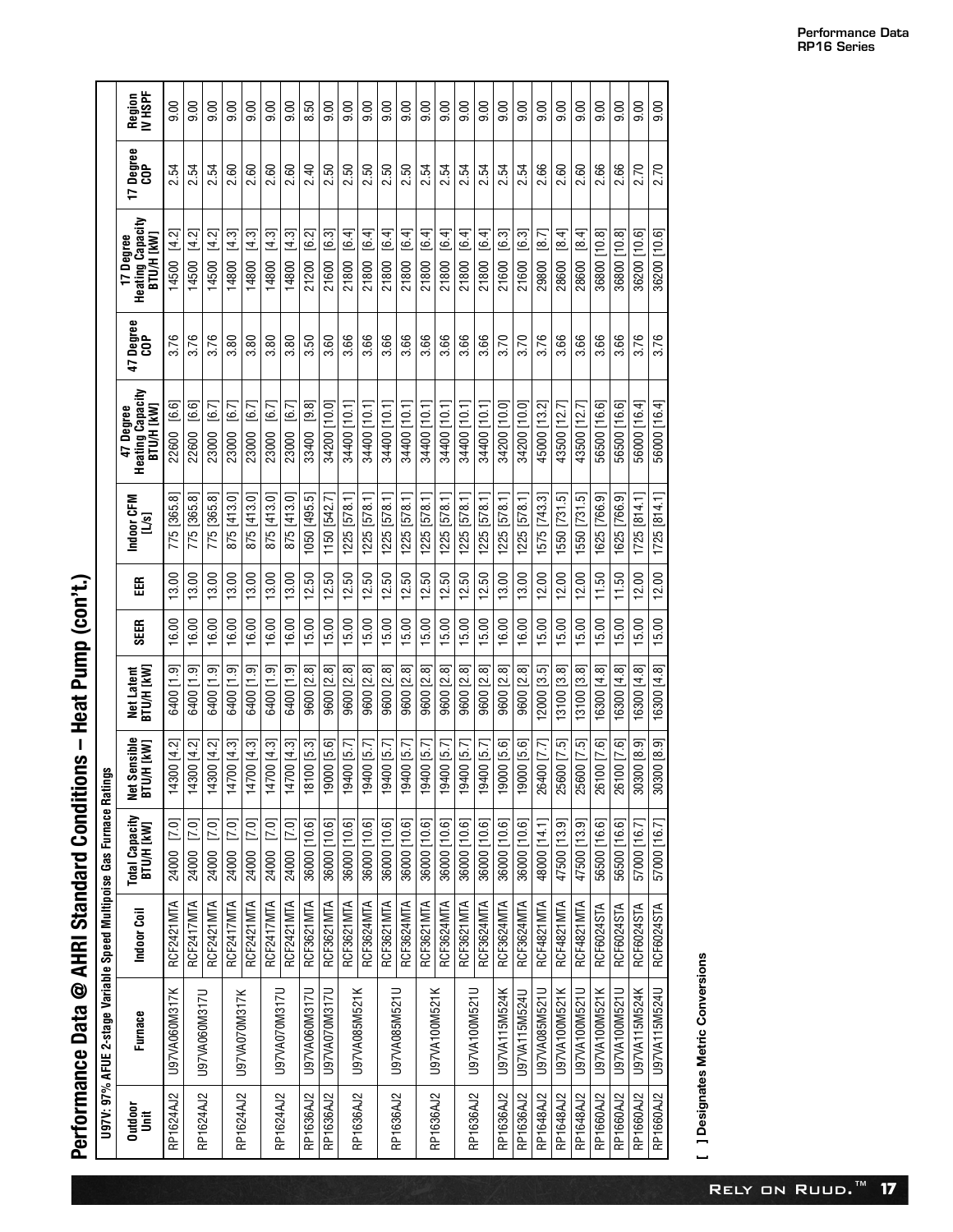|              | U98VA Furnace Ratings     |                   |                                            |                                           |                                 |             |       |                       |                                                    |                  |                                            |                  |                         |
|--------------|---------------------------|-------------------|--------------------------------------------|-------------------------------------------|---------------------------------|-------------|-------|-----------------------|----------------------------------------------------|------------------|--------------------------------------------|------------------|-------------------------|
| Outdoor<br>Š | Furnace                   | Indoor Coil       | <b>Total Capacity</b><br><b>BTU/H [kW]</b> | ensible<br><b>TMYLIK</b><br>Net S<br>ЙLIS | <b>BTU/H [KW]</b><br>Net Latent | <b>SEER</b> | EÃ    | Indoor CFM<br>$L/s$ ] | Heating Capacity<br><b>BTU/H [kW]</b><br>47 Degree | 47 Degree<br>COP | Heating Capacity<br>ENVH IKWI<br>17 Degree | 17 Degree<br>COP | <b>N HSPF</b><br>Region |
| RP1624AJ2    | U98VA060M317U             | RCF2417MTA        | 24000 [7.0]                                | 14300 [4.2]                               | 6400 [1.9]                      | 16.00       | 13.00 | 775 [365.8]           | 22600 [6.6]                                        | 3.76             | 14500 [4.2]                                | 2.54             | 8.00                    |
|              | RP1624AJ2   U98VA070M317U | RCF2417MTA        | 24000 [7.0]                                | 14700 [4.3]                               | 6400 [1.9]                      | 16.00       | 13.00 | 875 [413.0]           | 23000 [6.7]                                        | 3.80             | 14800 [4.3]                                | 2.60             | S.G                     |
|              |                           | RCF2421MTA        | 24000 [7.0]                                | 00 [4.3]<br>147                           | 6400 [1.9]                      | 16.00       | 13.00 | 875 [413.0]           | 23000 [6.7]                                        | 3.80             | 14800 [4.3]                                | 2.60             | 0.00                    |
| RP1636AJ2    | U98VA070M317U             | RCF3621MTA        | 36000 [10.6]                               | 19000 [5.6]                               | 9600 [2.8]                      | 15.00       | 12.50 | 1150 [542.7]          | 34200 [10.0]                                       | 3.60             | 21600 [6.3]                                | 2.50             | S.G                     |
|              | RP1636AJ2   U98VA085M521U | RCF3621MTA        | 36000 [10.6]                               | 19400 [5.7]                               | 9600 [2.8]                      | 15.00       | 12.50 | 1225 [578.1]          | 34400 [10.1]                                       | 3.66             | 21800 [6.4]                                | 2.50             | S.G                     |
|              |                           | RCF3624MTA        | 36000 [10.6]                               | 00 [5.7]<br>$\frac{4}{3}$                 | 9600 [2.8]                      | 15.00       | 12.50 | 1225 [578.1]          | 34400 [10.1]                                       | 3.66             | 21800 [6.4]                                | 2.50             | 8.00                    |
|              | RP1636AJ2   U98VA100M521U | RCF3621MTA        | 36000 [10.6]                               | 19400 [5.7]                               | 9600 [2.8]                      | 15.00       | 12.50 | $1225$ [578.1]        | 34400 [10.1]                                       | 3.66             | 21800 [6.4]                                | 254              | 00 <sub>0</sub>         |
|              | RP1636AJ2   U98VA115M524U | RCF3624MTA        | 36000 [10.6]                               | 00[5.6]<br>$\frac{50}{5}$                 | 9600 [2.8]                      | 16.00       | 13.00 | 1225 [578.1]          | 34200 [10.0]                                       | 3.70             | 21600 [6.3]                                | 2.54             | S.G                     |
| RP1648AJ2    | U98VA085M521U             | RCF4821MTA        | 48000 [14.1]                               | 26400 [7.7]                               | 12000 [3.5]                     | 15.00       | 12.00 | 1575 [743.3]          | 45000 [13.2]                                       | 3.76             | 29800 [8.7]                                | 2.66             | S.G                     |
|              | RP1648AJ2   U98VA100M521U | <b>RCF4821MTA</b> | 47500 [13.9]                               | 25600 [7.5]                               | 13100 [3.8]                     | 15.00       | 12.00 | 1575 [743.3]          | 43500 [12.7]                                       | 3.66             | 28600 [8.4]                                | <b>2.60</b>      | $\frac{8}{3}$           |
|              | RP1660AJ2   U98VA100M521U | RCF6024STA        | 56500 [16.6]                               | 00 [7.6]<br>261                           | 16300 [4.8]                     | 15.00       | 11.50 | 1750 [825.9]          | 56500 [16.6]                                       | 3.66             | 36800 [10.8]                               | 2.66             | Sö                      |
| RP1660AJ2    | U98VA115M524U             | RCF6024STA        | 57000 [16.7]                               | 30300 [8.9]                               | 16300 [4.8]                     | 15.00       | 12.00 | 1725 [814.1]          | 56000 [16.4]                                       | 3.76             | 36200 [10.6]                               | 2.70             | $\frac{6}{9}$           |
|              |                           |                   |                                            |                                           |                                 |             |       |                       |                                                    |                  |                                            |                  |                         |

[ ] Designates Metric Conversions **[ ] Designates Metric Conversions**

**Performance Data @ AHRI Standard Conditions – Heat Pump (con't.)**

Performance Data @ AHRI Standard Conditions - Heat Pump (con't.)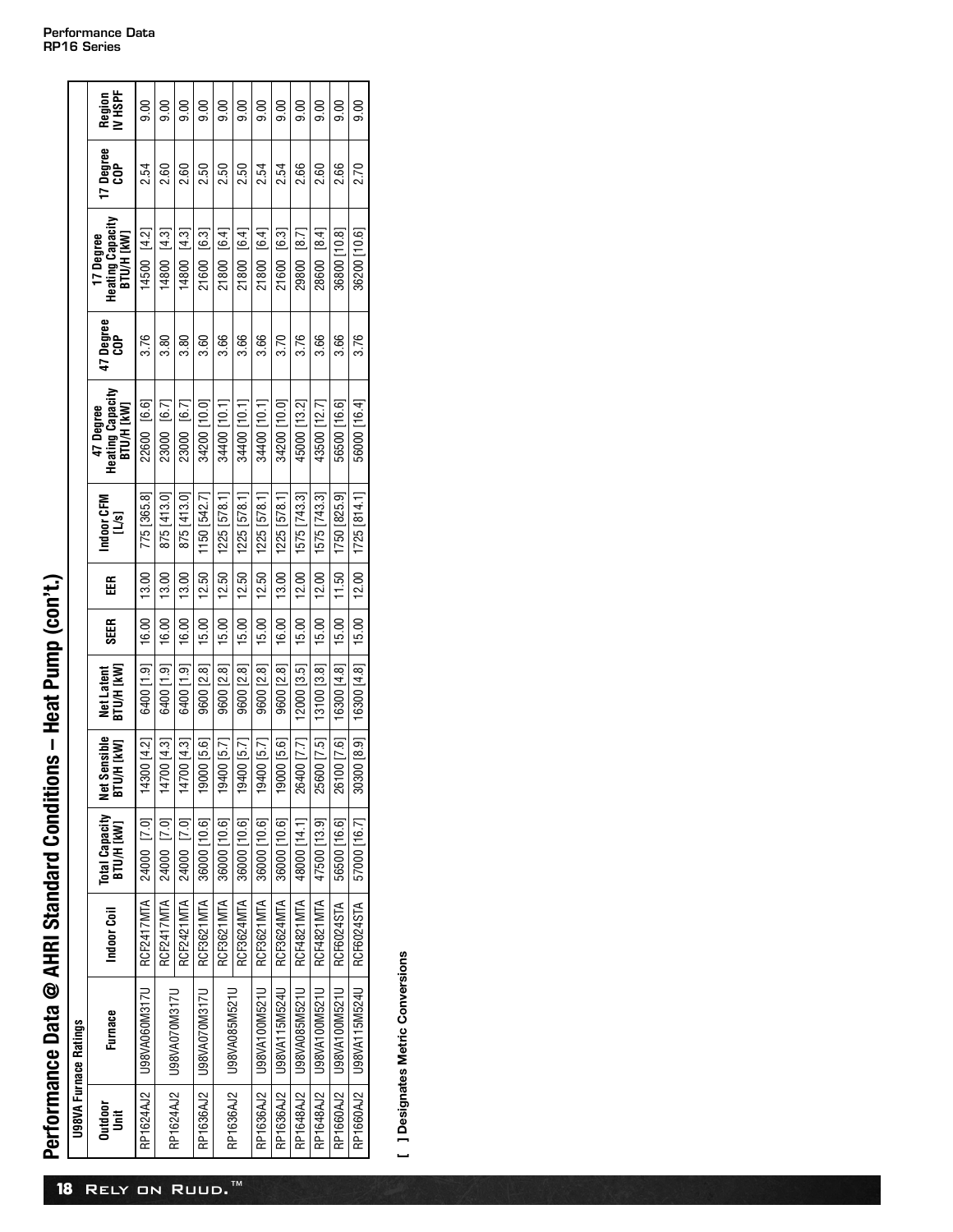## **GUIDE SPECIFICATIONS**

### **General**

### **System Description**

Outdoor-mounted, air-cooled, split-system heat pump unit suitable for ground or rooftop installation. Unit consists of a hermetic compressor, composite basepan, an air-cooled coil, propellertype condenser fan, suction and liquid line service valve, and a control box. Unit will discharge supply air upward as shown on contract drawings. Unit will be used in a refrigeration circuit to match up to a coil unit.

### **Quality Assurance**

- Unit will be rated in accordance with the latest edition of AHRI Standard 210.
- Unit will be certified for capacity and efficiency, and listed in the latest AHRI directory.
- Unit construction will comply with latest edition of ANSI/ ASHRAE and with NEC.
- Unit will be constructed in accordance with UL standards and will carry the UL label of approval. Unit will have c-UL-us approval.
- Unit cabinet will be capable of withstanding ASTM B117 1000 hr salt spray test.
- Air-cooled condenser coils will be leak tested at 150 psig and pressure tested at 550 psig.
- Unit constructed in ISO9001 approved facility.

### **Delivery, Storage, and Handling**

— Unit will be shipped as single package only and is stored and handled per unit manufacturer's recommendations.

**Warranty (for inclusion by specifying engineer)** – U.S. and Canada only.

### **Products**

### **Equipment**

Factory assembled, single piece, air-cooled heat pump unit. Contained within the unit enclosure is all factory wiring, piping, controls, compressor, refrigerant charge R-410A, and special features required prior to field start-up.

Unit Cabinet

- Unit cabinet will be constructed of galvanized steel, bonderized, and coated with a powder coat paint.
- All units constructed with louver coil protection and corner post. Louver can be removed by removing one fastener per louver panel.

### **AIR-COOLED, SPLIT-SYSTEM HEAT PUMP RP16**

### **2 TO 5 NOMINAL TONS**

Fans

- Condenser fan will be direct-drive propeller type, discharging air upward.
- Condenser fan motors will be totally enclosed, 1-phase type with class B insulation and permanently lubricated bearings. Shafts will be corrosion resistant.
- Fan blades will be statically and dynamically balanced.
- Condenser fan openings will be equipped with coated steel wire safety guards.

### Compressor

- Compressor will be hermetically sealed.
- Compressor will be mounted on rubber vibration isolators.

Condenser Coil

- Condenser coil will be air cooled.
- Coil will be constructed of aluminum fins mechanically bonded to copper tubes.

### Refrigeration Components

- Refrigeration circuit components will include liquid-line shutoff valve with sweat connections, vapor-line shutoff valve with sweat connections, system charge of R-410A refrigerant, and compressor oil.
- Unit will be equipped with filter drier for R-410A refrigerant for field installation.

### **Operating Characteristics**

- The capacity of the unit will meet or exceed \_\_\_\_\_ Btuh at a suction temperature of \_\_\_\_\_ °F/°C. The power consumption at full load will not exceed \_\_\_\_ kW.
- Combination of the unit and the evaporator or fan coil unit will have a total net cooling capacity of \_\_\_\_\_ Btuh or greater at conditions of \_\_\_\_\_ CFM entering air temperature at the evaporator at \_\_\_\_\_\_<sup>o</sup>F/°C wet bulb and \_\_\_\_\_ °F/°C dry bulb, and air entering the unit at \_\_\_\_\_ °F/°C.
- The system will have a SEER of \_\_\_\_\_ Btuh/watt or greater at DOE conditions.

### **Electrical Requirements**

- Nominal unit electrical characteristics will be \_\_\_\_\_ v, single phase, 60 hz. The unit will be capable of satisfactory operation within voltage limits of vio v.
- Nominal unit electrical characteristics will be \_\_\_\_\_ v, three phase, 60 hz. The unit will be capable of satisfactory operation within voltage limits of \_\_\_\_\_ v to \_\_\_\_\_ v.
- Unit electrical power will be single point connection.
- Control circuit will be 24v.

#### **Special Features**

— Refer to section of this literature identifying accessories and descriptions for specific features and available enhancements.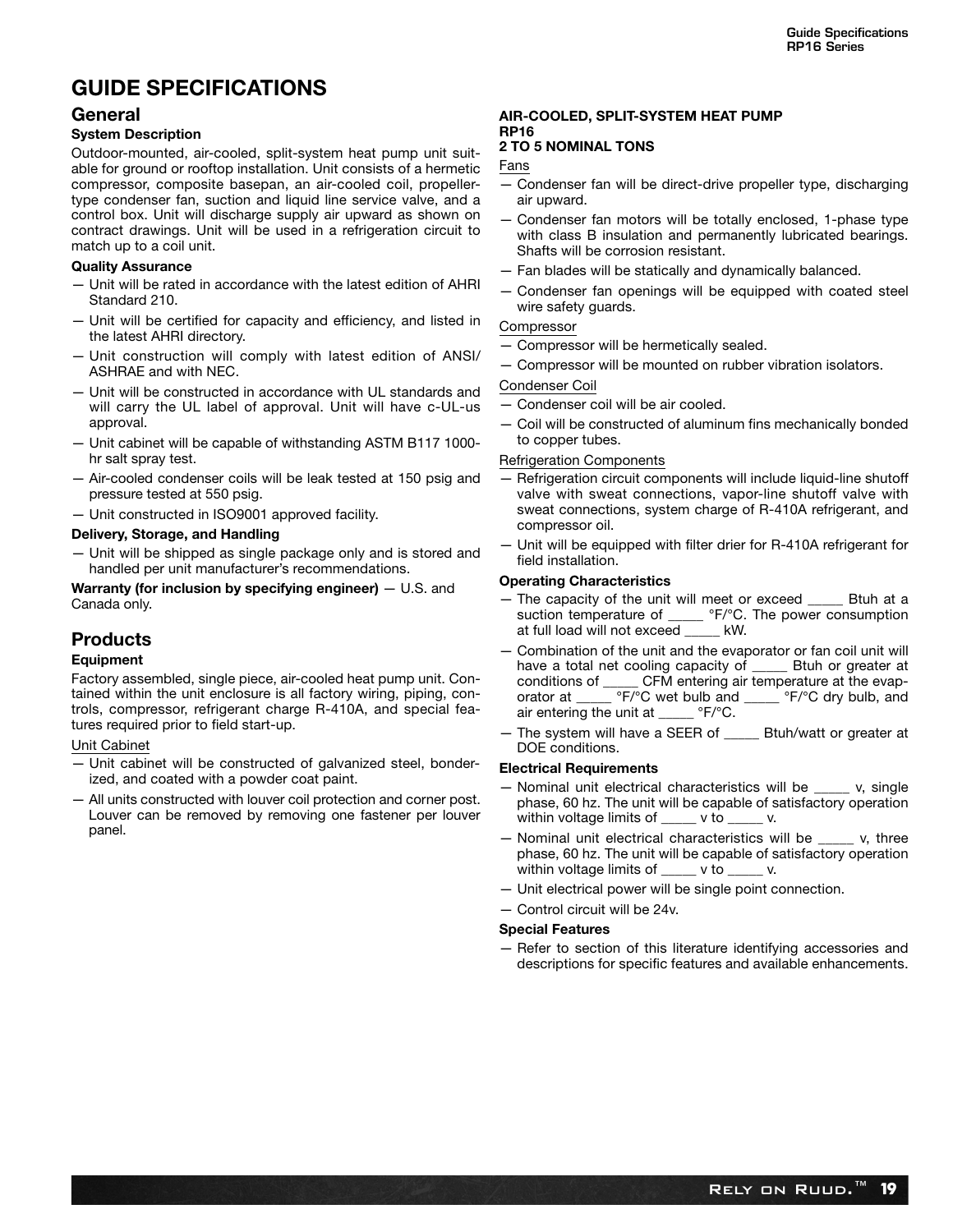Limited Warranty RP16 Series

## **GENERAL TERMS OF LIMITED WARRANTY\***

Ruud will furnish a replacement for any part of this product which fails in normal use and service within the applicable period stated, in accordance with the terms of the limited warranty.

**\*For complete details of the Limited and Conditional Warranties, including applicable terms and conditions, contact your local contractor or the Manufacturer for a copy of the product warranty certificate.**

Conditional Parts (Registration Required) ...............................Ten (10) Years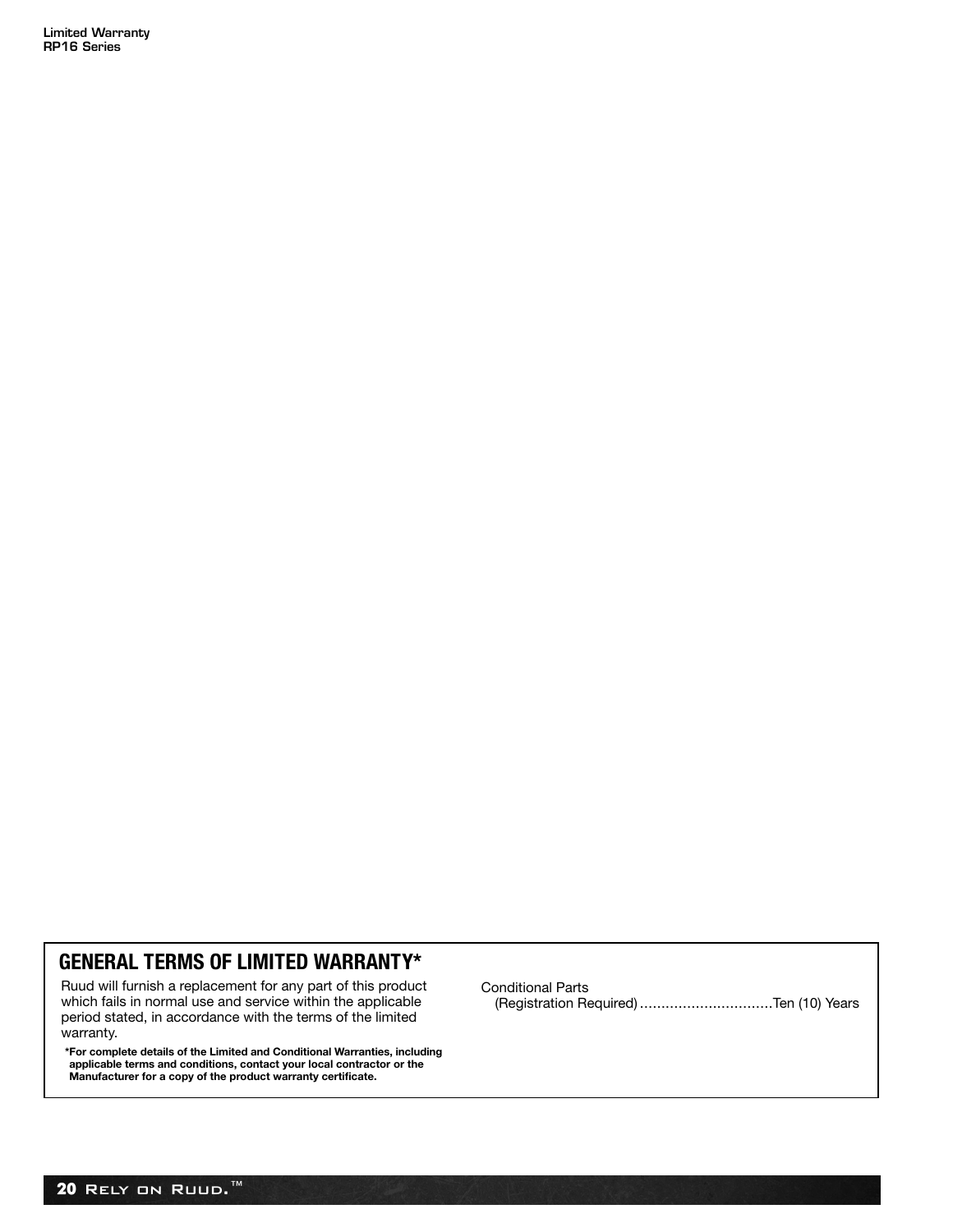Notes<br>RP16 Series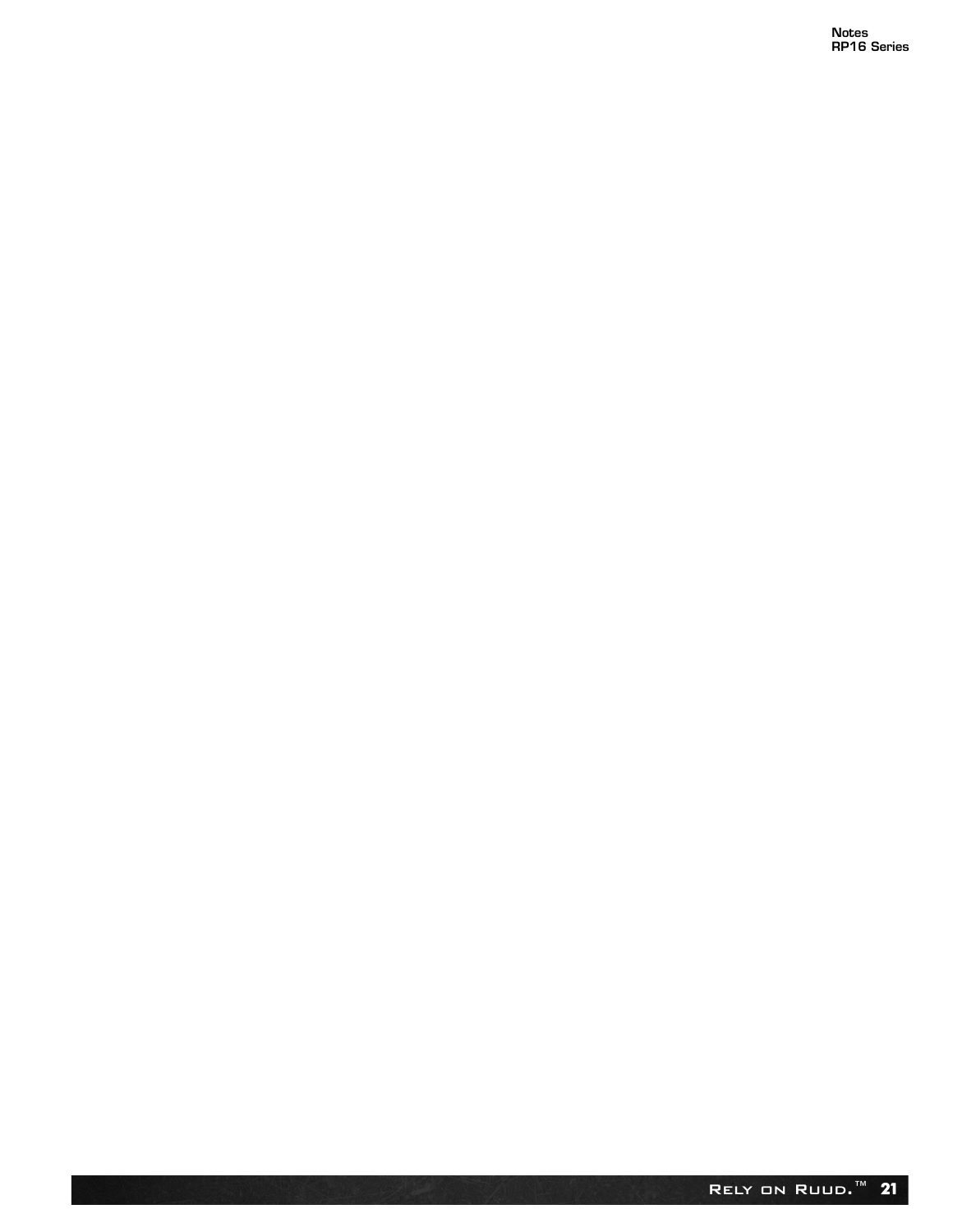Notes<br>RP16 Series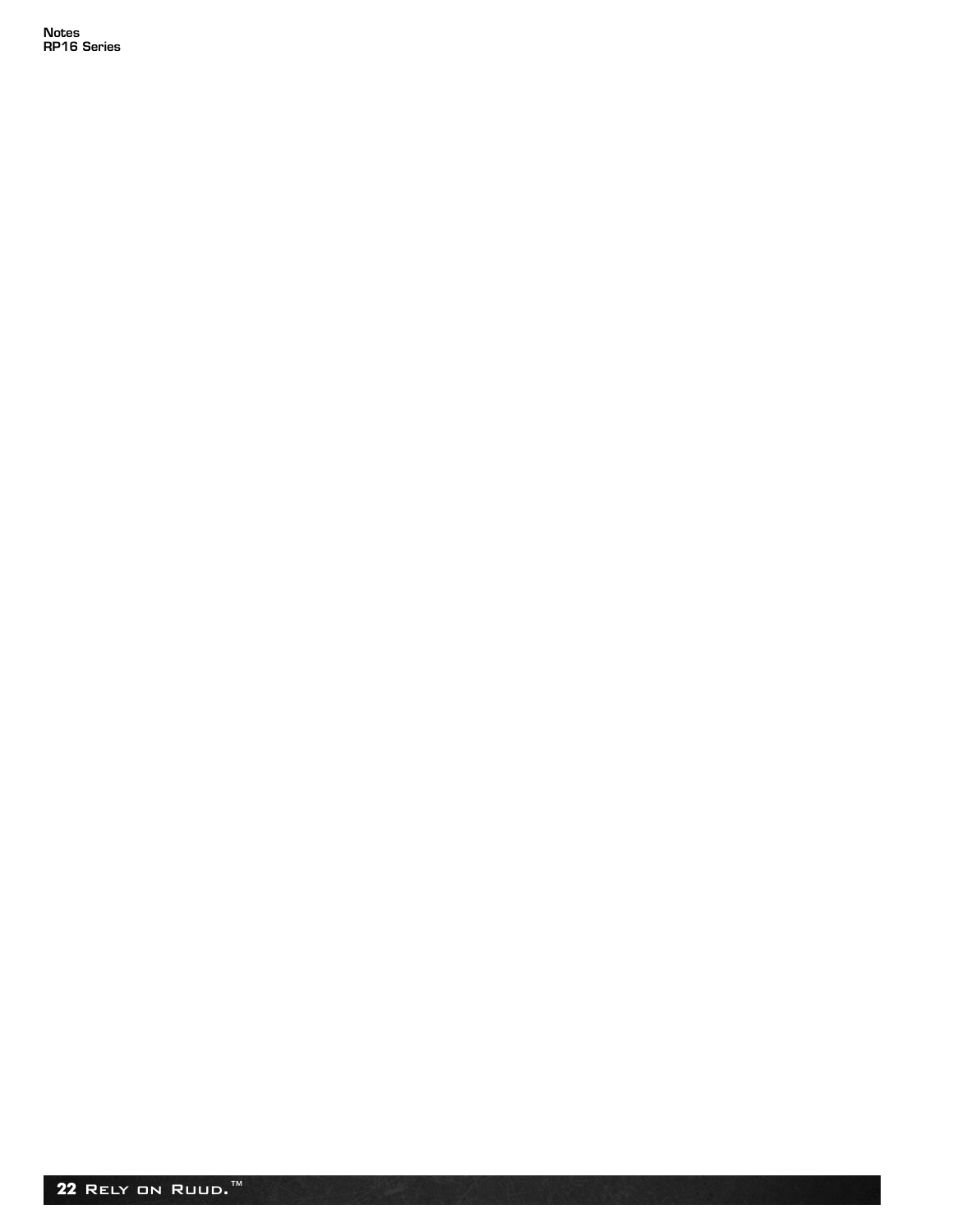Notes<br>RP16 Series